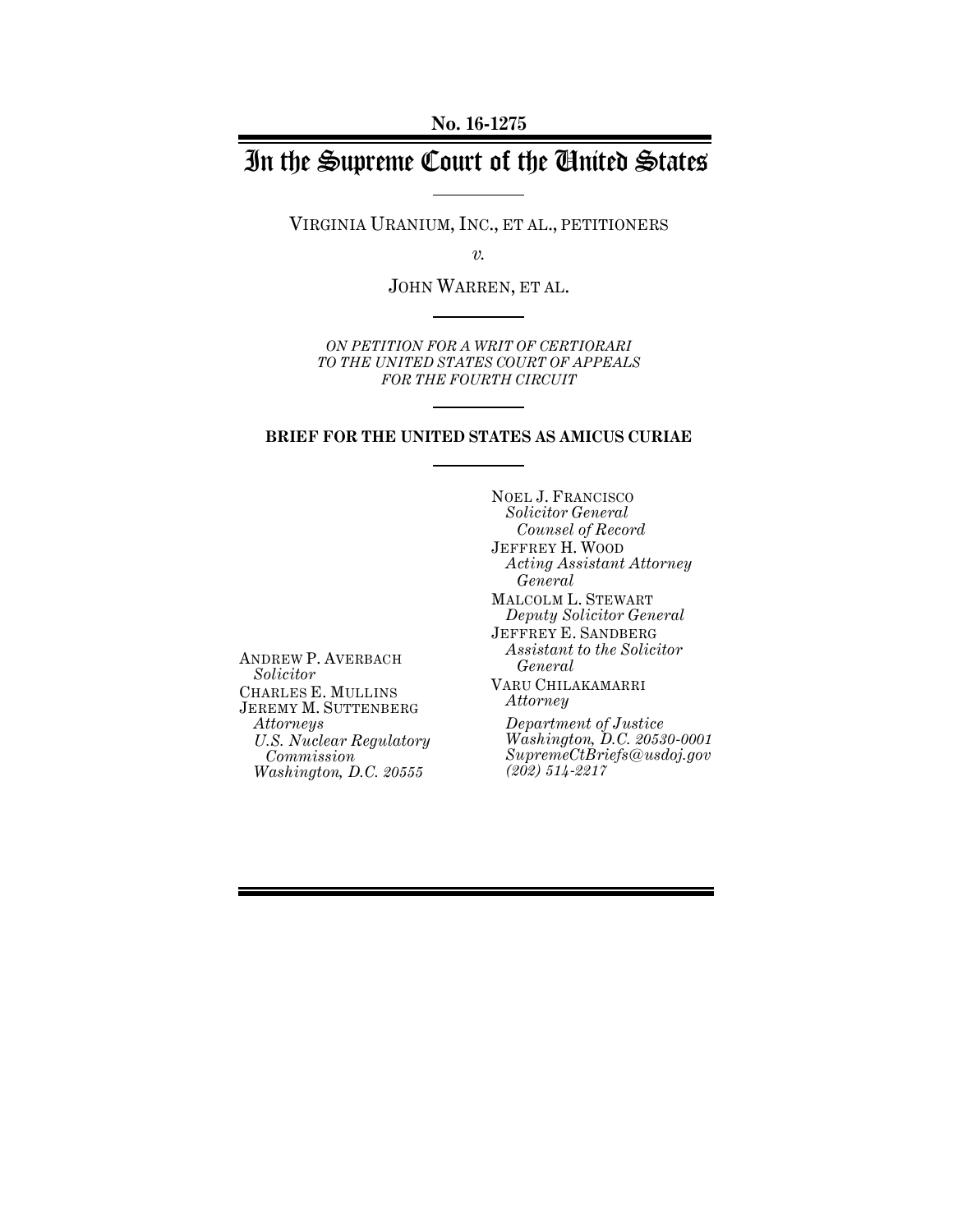## **QUESTION PRESENTED**

Whether the Atomic Energy Act of 1954 (AEA), 42 U.S.C. 2011 *et seq.*, preempts state laws that prohibit activities within a State's regulatory jurisdiction (here, conventional uranium mining) when such laws are grounded in radiological-safety concerns about related activities that are federally regulated under the AEA (here, the milling of uranium ore and disposal of "tailings" byproduct material).

(I)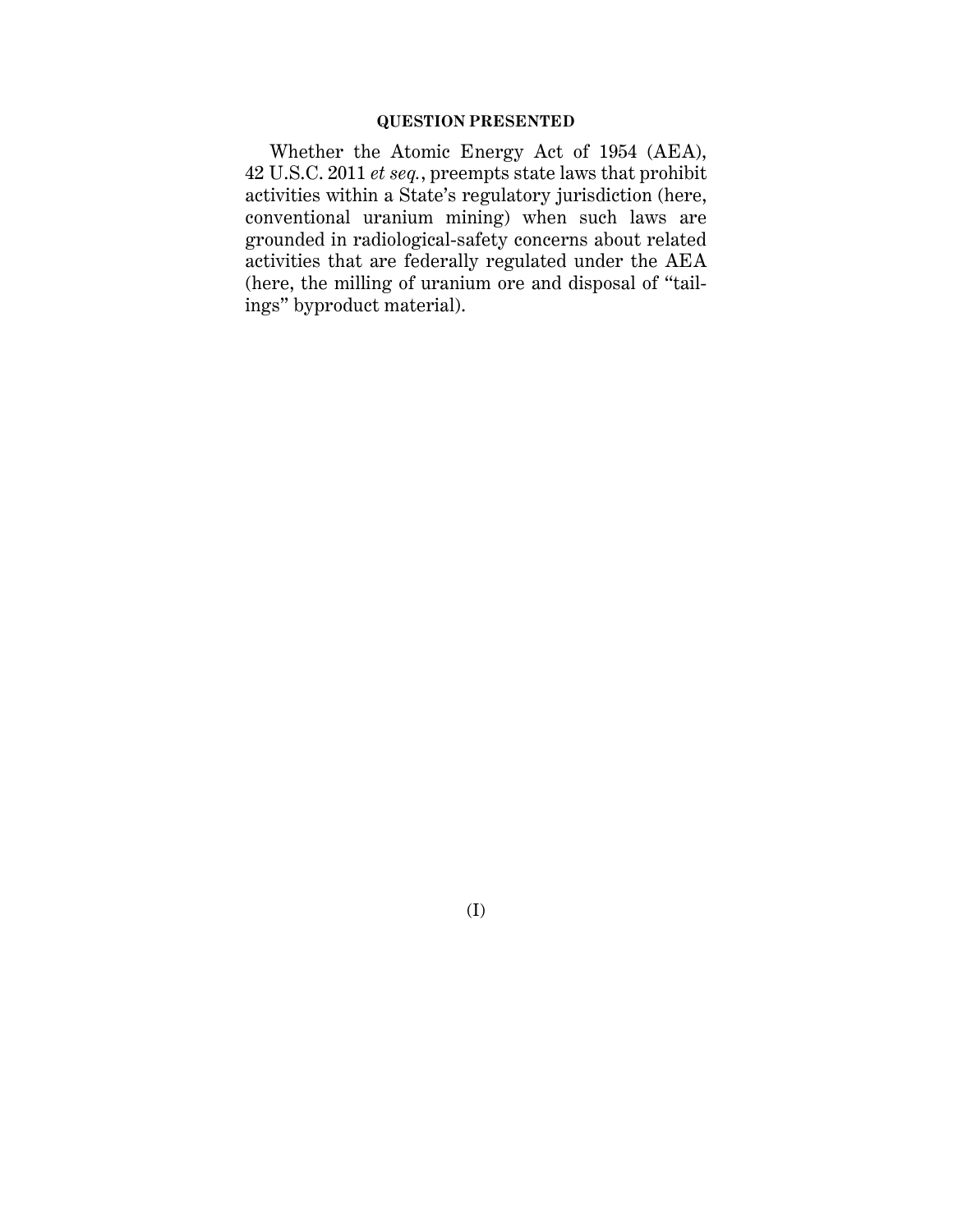# **TABLE OF CONTENTS**

Page

| Discussion: |                                                |  |  |  |  |
|-------------|------------------------------------------------|--|--|--|--|
|             |                                                |  |  |  |  |
|             | B. The decision below conflicts with decisions |  |  |  |  |
|             |                                                |  |  |  |  |
|             | C. The question presented is important and     |  |  |  |  |
|             |                                                |  |  |  |  |
|             |                                                |  |  |  |  |
|             |                                                |  |  |  |  |

# **TABLE OF AUTHORITIES**

# Cases:

| English v. General Elec. Co., 496 U.S. 72 $(1990)$ passim |
|-----------------------------------------------------------|
| Entergy Nuclear Vt. Yankee, LLC v. Shumlin,               |
| Huffman v. Western Nuclear, Inc., 486 U.S. 663            |
|                                                           |
| <i>Hydro Res., Inc., In re, 63 N.R.C. 510 (2006)</i> 3    |
| <i>International Paper Co. v. Ouellette, 479 U.S. 481</i> |
|                                                           |
| <i>Pacific Gas &amp; Elec. Co. v. State Energy Res.</i>   |
| Conservation & Dev. Comm'n, 461 U.S. 190                  |
|                                                           |
| Silkwood v. Kerr-McGee Corp., 464 U.S. 238 (1984) 11      |
| Skull Valley Band of Goshute Indians v. Nielson,          |
| 376 F.3d 1223 (10th Cir. 2004), cert. denied,             |
|                                                           |
| Constitution, statutes, and regulations:                  |

|--|--|--|--|--|

# (III)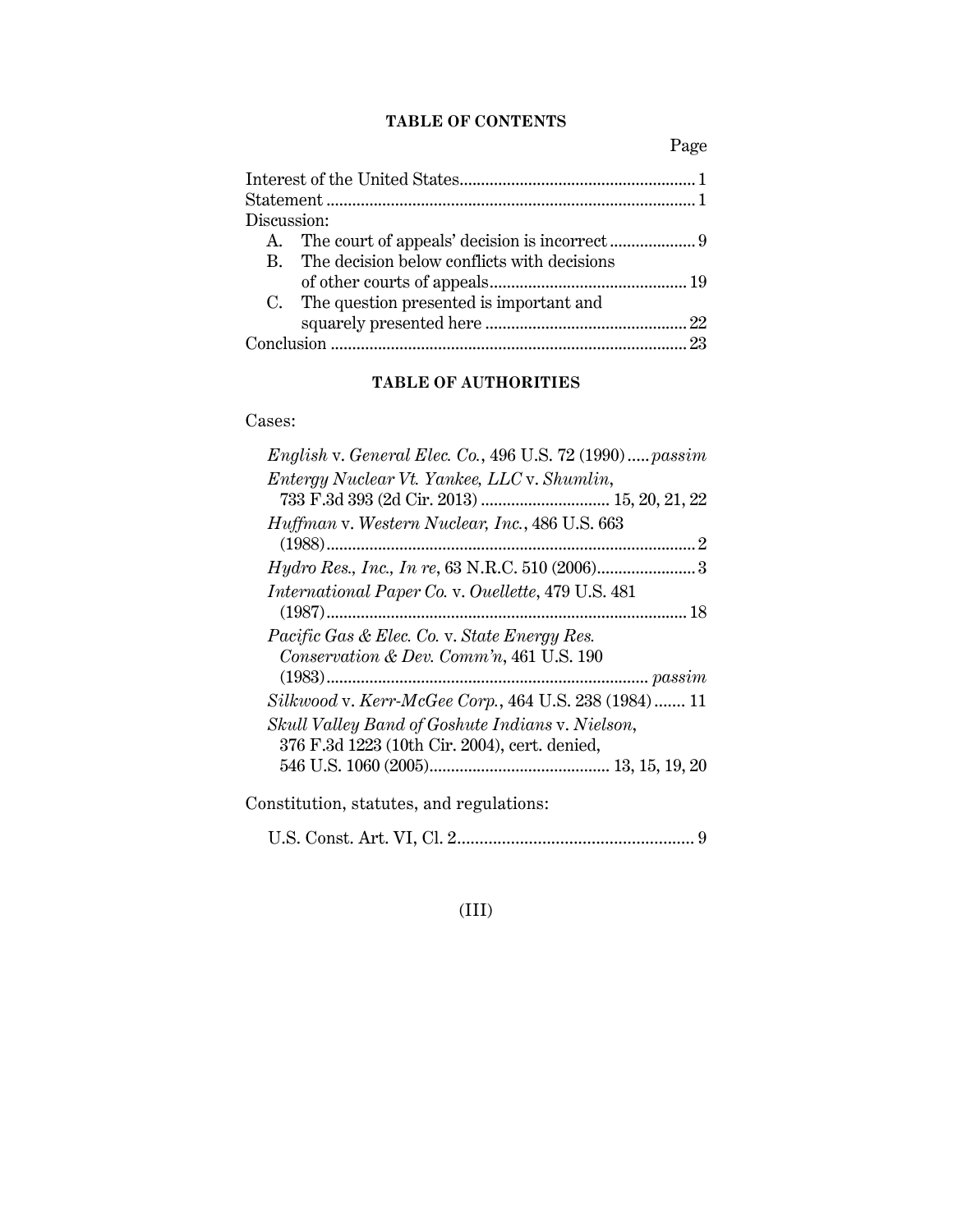| Statutes and regulations-Continued:<br>Page          |  |
|------------------------------------------------------|--|
| Atomic Energy Act of 1954, 42 U.S.C. 2011 et seq.  1 |  |
|                                                      |  |
|                                                      |  |
|                                                      |  |
|                                                      |  |
|                                                      |  |
|                                                      |  |
|                                                      |  |
|                                                      |  |
|                                                      |  |
|                                                      |  |
|                                                      |  |
|                                                      |  |
|                                                      |  |
|                                                      |  |
|                                                      |  |
|                                                      |  |
|                                                      |  |
|                                                      |  |
|                                                      |  |
|                                                      |  |
|                                                      |  |
|                                                      |  |
|                                                      |  |
|                                                      |  |
|                                                      |  |
|                                                      |  |
| 10 C.F.R.:                                           |  |
|                                                      |  |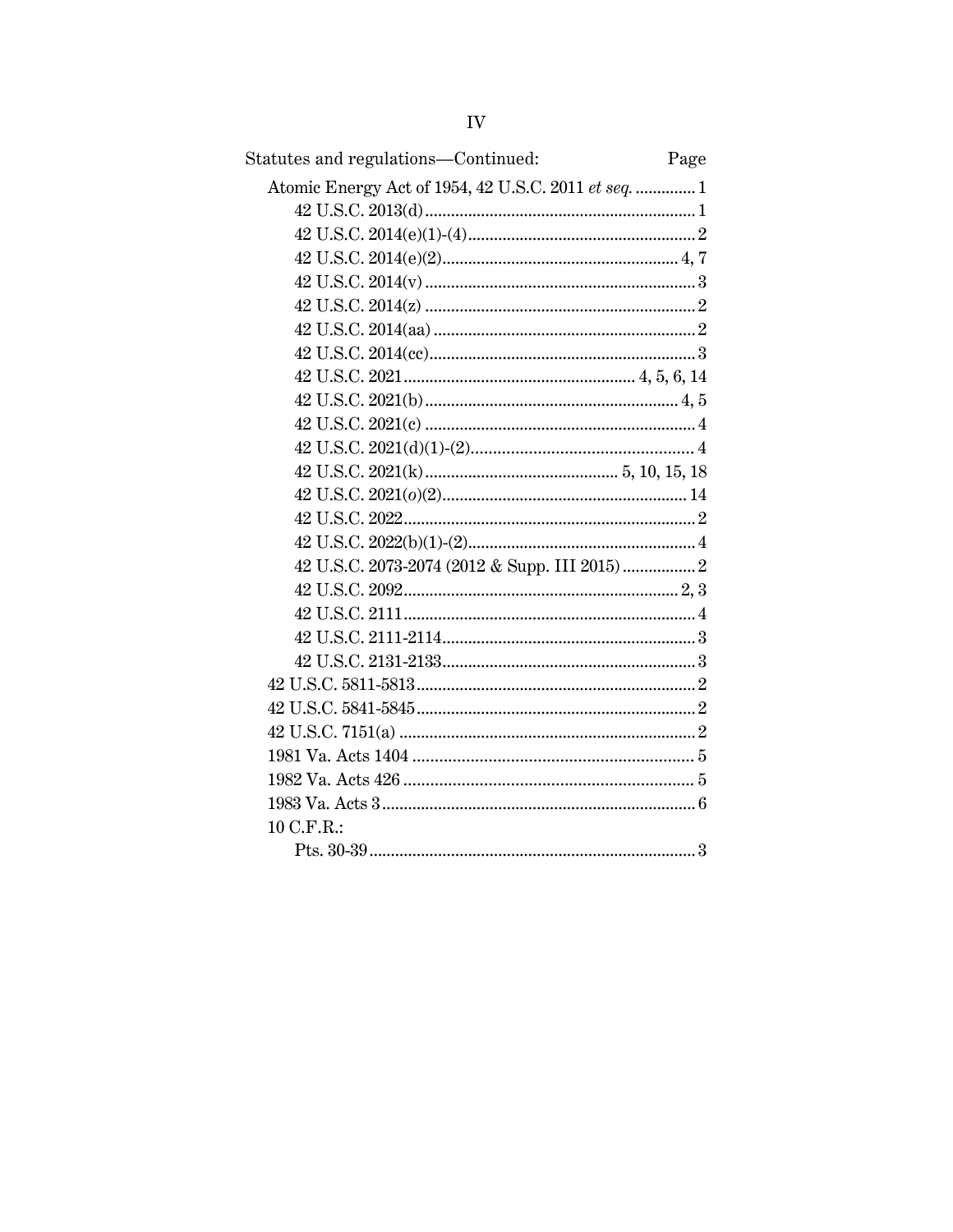| Regulations-Continued: | Page |
|------------------------|------|
|                        |      |
|                        |      |
|                        |      |
|                        |      |
|                        |      |
|                        |      |
|                        |      |
|                        |      |
|                        |      |
|                        |      |
|                        |      |
|                        |      |
|                        |      |
|                        |      |
|                        |      |

Miscellaneous:

|  |  |  |  |  | H.R. Rep. No. 1480, 95th Cong., 2d Sess. Pt. I (1978) 3 |  |
|--|--|--|--|--|---------------------------------------------------------|--|
|  |  |  |  |  |                                                         |  |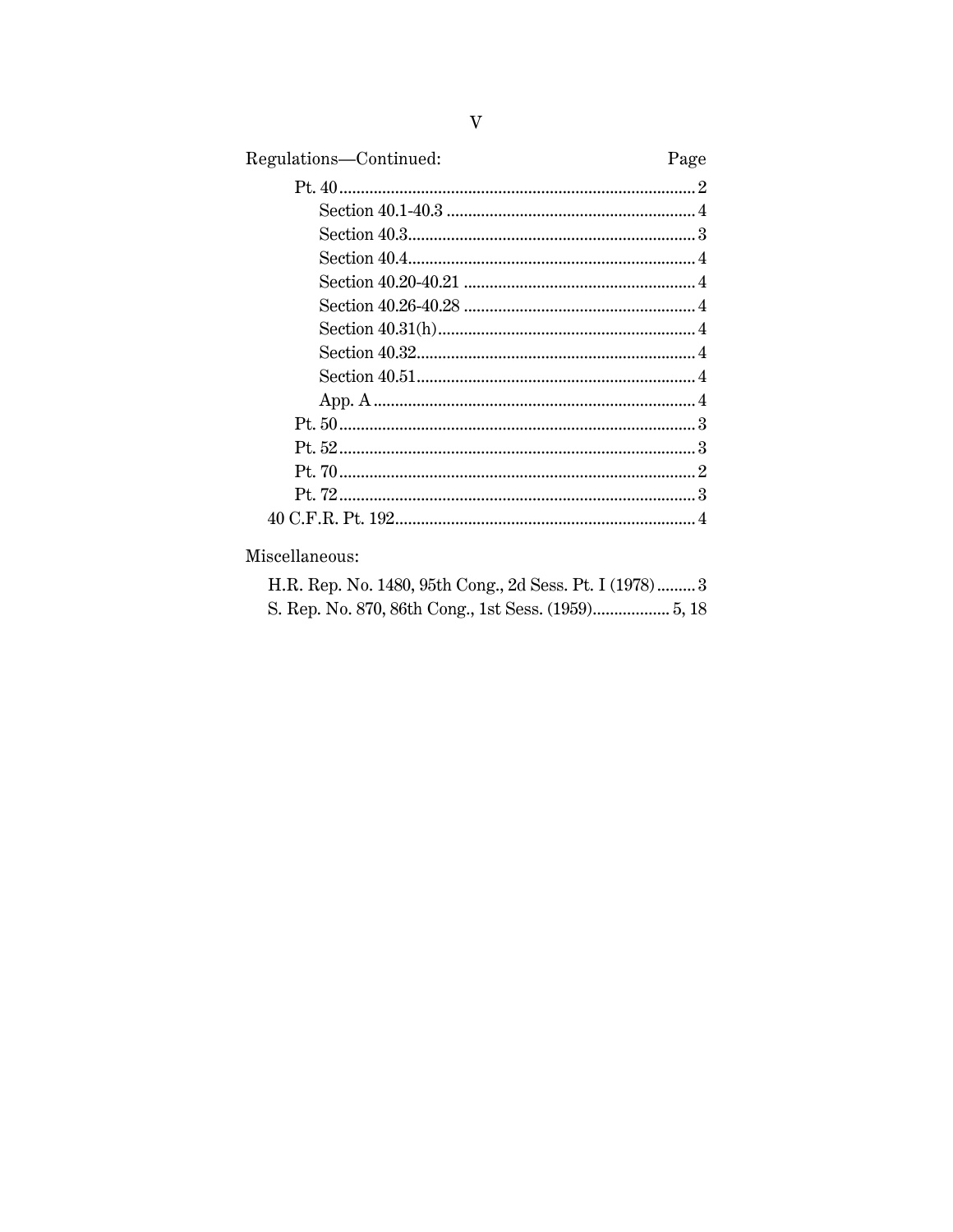# In the Supreme Court of the United States

No. 16-1275

VIRGINIA URANIUM, INC., ET AL., PETITIONERS

*v.*

JOHN WARREN, ET AL.

*ON PETITION FOR A WRIT OF CERTIORARI TO THE UNITED STATES COURT OF APPEALS FOR THE FOURTH CIRCUIT*

#### **BRIEF FOR THE UNITED STATES AS AMICUS CURIAE**

## **INTEREST OF THE UNITED STATES**

This brief is submitted in response to the Court's order inviting the Solicitor General to express the views of the United States. In the view of the United States, the petition for a writ of certiorari should be granted.

## **STATEMENT**

1. a. The Atomic Energy Act of 1954 (AEA), 42 U.S.C. 2011 *et seq.*, establishes a comprehensive scheme for the regulation and development of nuclear energy. The AEA eliminated the federal government's "monopoly" over the "use, control, and ownership of nuclear technology," *Pacific Gas & Elec. Co.* v. *State Energy Res. Conservation & Dev. Comm'n*, 461 U.S. 190, 206 (1983) (*Pacific Gas*), and thereby sought "to encourage widespread participation in the development and utilization of atomic energy for peaceful purposes to the maximum extent consistent with the common defense and security and with the health and safety of the public," 42 U.S.C. 2013(d).

(1)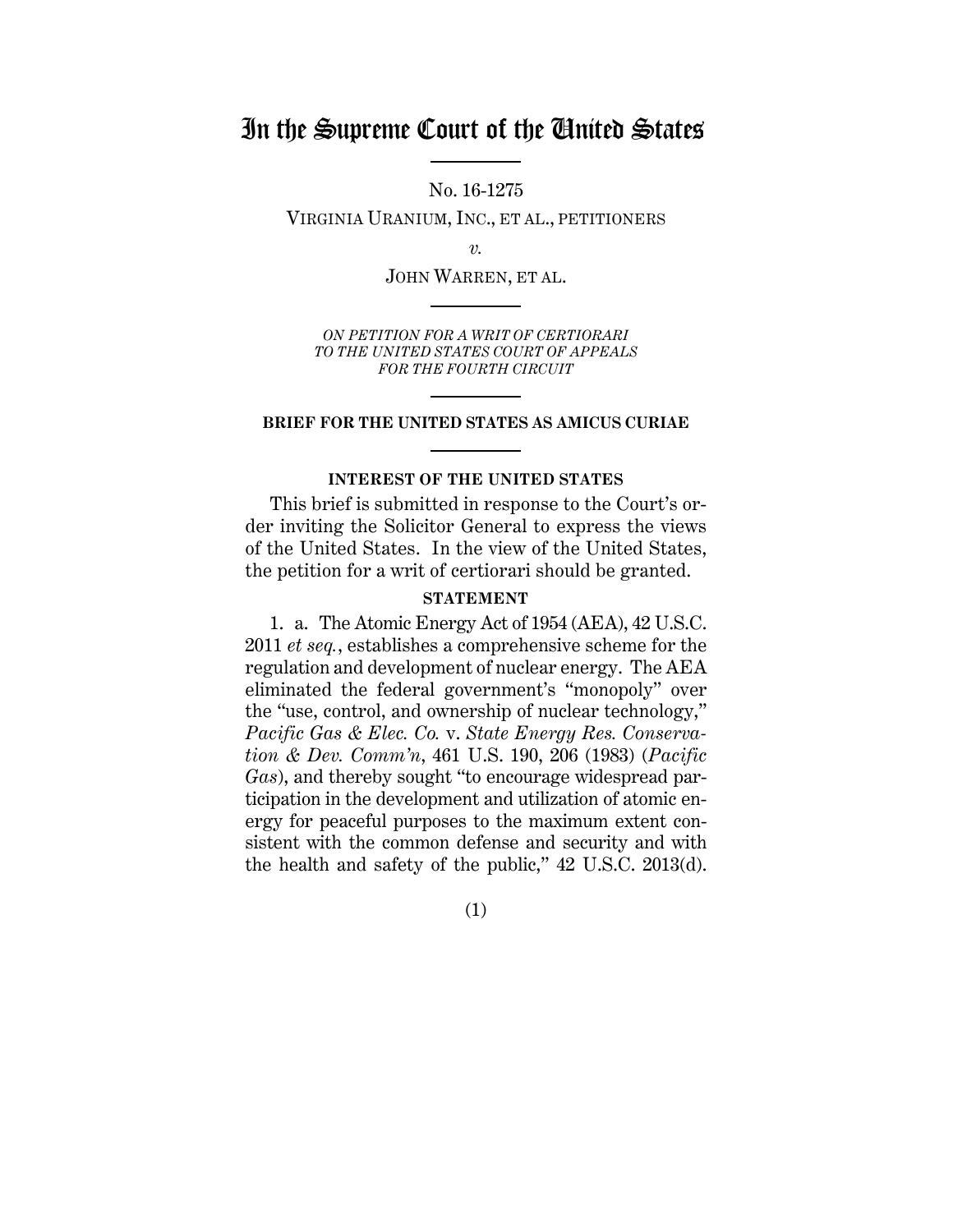Responsibility for implementing the AEA is shared among the Nuclear Regulatory Commission (NRC), which serves as principal licensing and safety regulator, see 42 U.S.C. 5841-5845; the U.S. Department of Energy (DOE), which oversees federal research and promotional activities, see 42 U.S.C. 5811-5813, 7151(a); and the Environmental Protection Agency (EPA), which establishes generally applicable standards for certain radiation hazards, see, *e.g.*, 42 U.S.C. 2022. 1

Among other responsibilities, NRC licenses and regulates the transfer, possession, use, and disposal of nuclear materials throughout the nuclear fuel cycle. "[S]ource material," including uranium, is regulated upon removal from its place of deposit in nature. 42 U.S.C. 2092; see 42 U.S.C. 2014(z) (defining "source material" to include "uranium"). The AEA provides that "no person may transfer or receive in interstate commerce \* \* \* any source material after removal from its place of deposit in nature" unless "authorized by a general or specific license issued by [NRC]." 42 U.S.C. 2092; see 10 C.F.R. Pt. 40 (implementing regulations).

The AEA requires similar licenses for the transfer or possession of "special nuclear material," which includes uranium that has been "enriched in the isotope 233 or in the isotope 235." 42 U.S.C. 2014(aa); see 42 U.S.C. 2073- 2074 (2012 & Supp. III 2015) (licensing requirements); 10 C.F.R. Pt. 70 (implementing regulations). The AEA also requires licenses for the transfer or possession of any "byproduct material" that is generated during nuclearfuel production or use. See  $42$  U.S.C.  $2014(e)(1)-(4)$  (defining several categories of "byproduct material");

<sup>&</sup>lt;sup>1</sup> These functions were allocated to NRC, DOE, and EPA in the 1970s, after the Atomic Energy Commission was abolished. See *Huffman* v. *Western Nuclear, Inc.*, 486 U.S. 663, 666 n.4 (1988).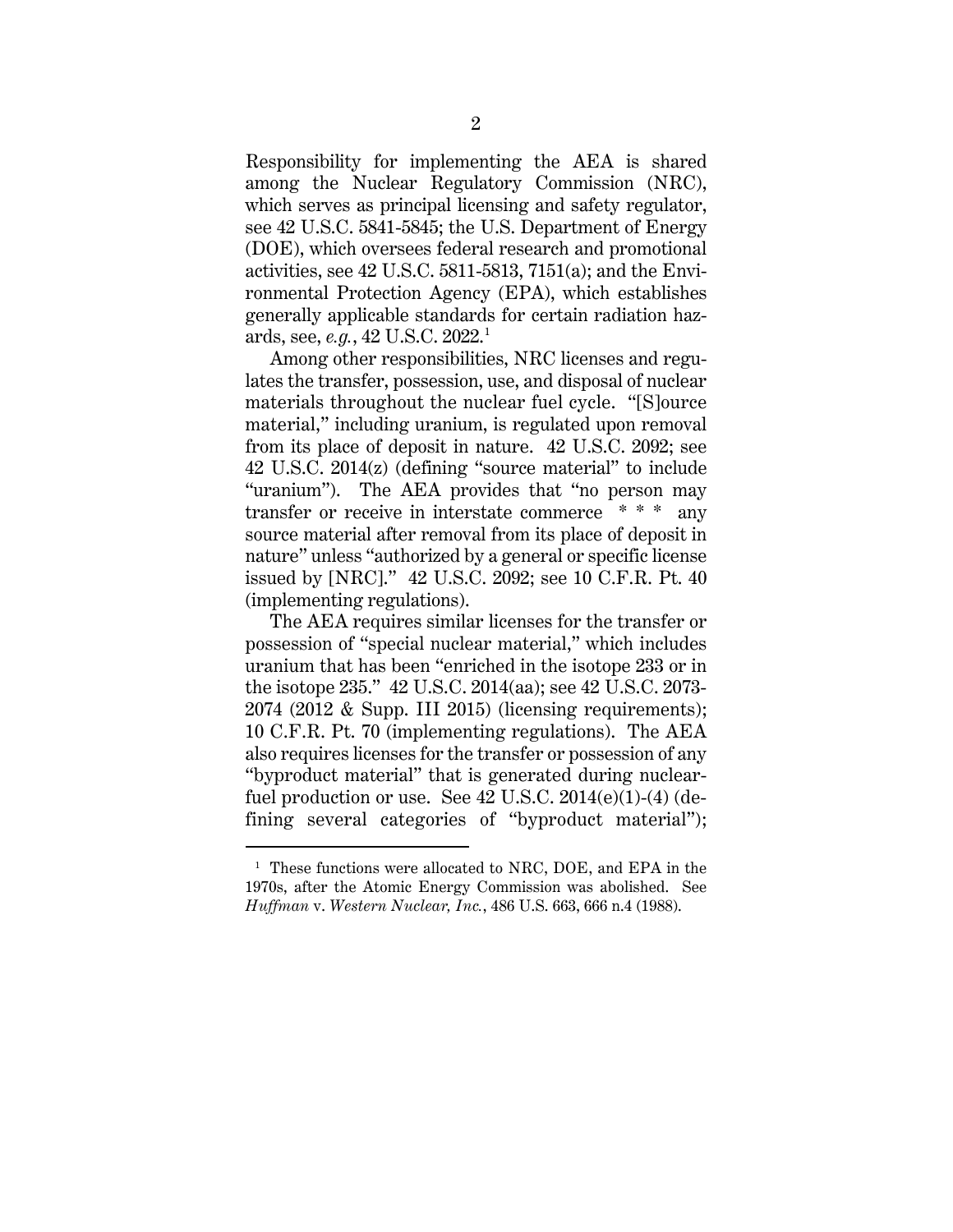42 U.S.C. 2111-2114 (licensing requirements); 10 C.F.R. Pts. 30-39 (implementing regulations). NRC also requires licenses for the operation of nuclear utilization and production facilities, including nuclear power plants, uranium enrichment facilities, and fuel-fabrication facilities, as well as spent-nuclear-fuel storage installations. See 42 U.S.C. 2014(v) and (cc), 2131-2133; 10 C.F.R. Pts. 50, 52, 72 (implementing regulations).

b. Nuclear source material may be obtained through several means. This case concerns conventional uranium recovery, through which uranium ore is excavated from the ground through open-pit or underground mining and then subjected to above-ground chemical processing. Pet. App. 4a. NRC does not regulate the physical excavation of uranium ore through conventional mining (as opposed to other, "in situ" methods of uranium recovery). See *In re Hydro Res., Inc.*, 63 N.R.C. 510, 512-513 (2006). But NRC requirements begin to apply once uranium is removed from its "place of deposit in nature." 42 U.S.C. 2092; see 10 C.F.R. 40.3; p. 2, *supra*.

Once excavated, the uranium ore is transferred by truck or conveyor belt to a nearby mill for processing. "Milling" involves physically grinding the ore into particles and then applying chemicals that separate the uranium from the surrounding rock. Pet. App. 54a-55a. This process generates a small quantity of concentrated uranium known as "yellowcake," as well as a large amount of sandy waste known as "tailings." *Id.* at 4a, 54a-55a & n.2; see H.R. Rep. No. 1480, 95th Cong., 2d Sess. Pt. I, at 11 (1978) (noting that milling 2000 pounds of uranium ore yields "only 1 to 5 pounds of usable uranium").

The yellowcake is "sold and shipped off-site for enrichment," Pet. App. 23a, while the tailings are typically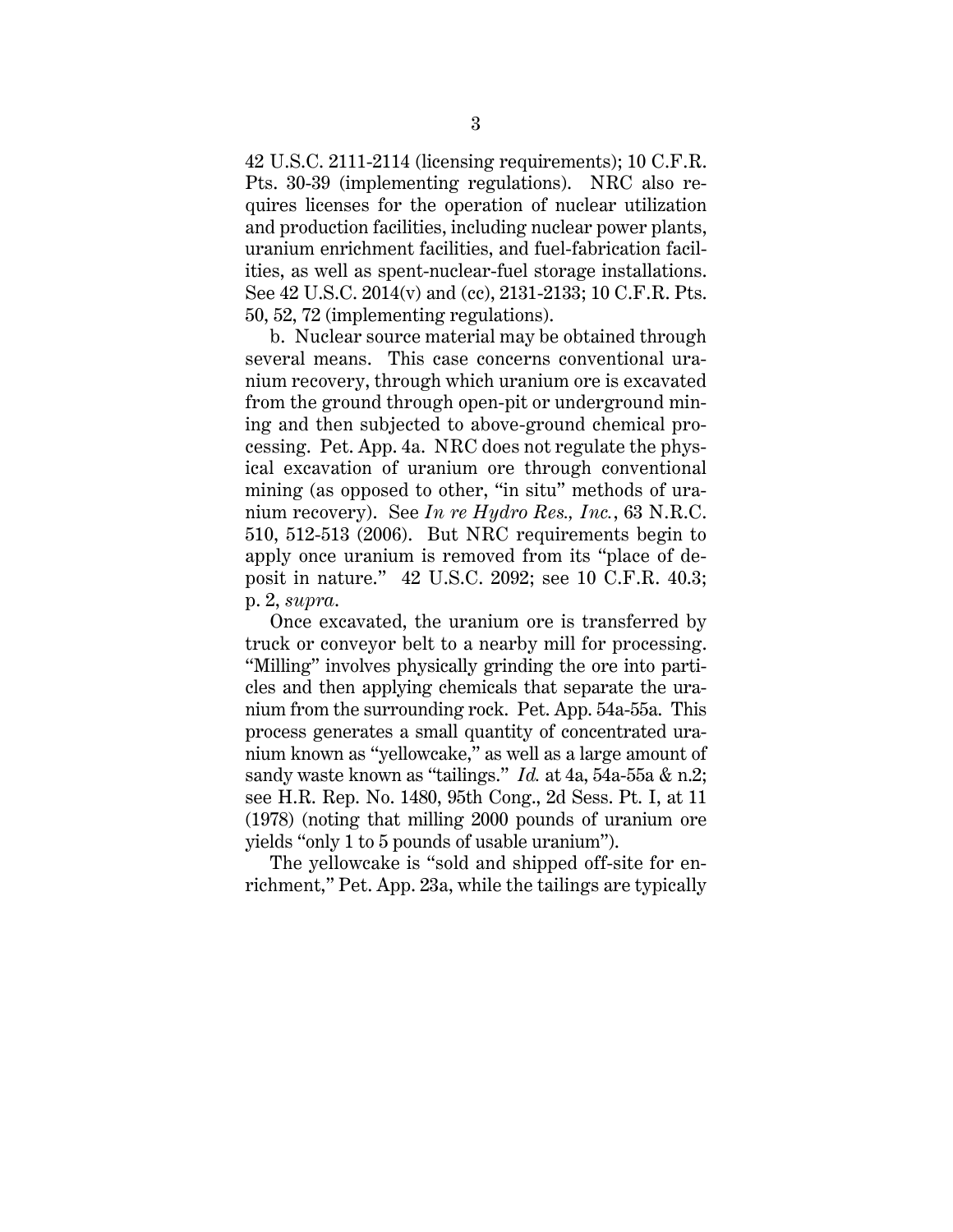stored at a nearby site. Because uranium mill tailings contain several substances that are potentially hazardous to human health, *id.* at 205a, 210a, they are subject to extensive federal regulation. See 42 U.S.C. 2014(e)(2) (defining "byproduct material" to include uranium mill tailings). EPA is responsible for promulgating generally applicable health, safety, and environmental standards associated with the processing and disposal of uranium mill tailings. 42 U.S.C. 2022(b)(1)-(2); see 40 C.F.R. Pt. 192 (containing standards). NRC implements these standards through regulations and site-specific licensing conditions. See 42 U.S.C. 2111 (requiring licenses for byproduct material); 10 C.F.R. 40.1-40.3, 40.20- 40.21, 40.26-40.28, 40.31(h), 40.32, 40.51 (regulating tailings "[b]yproduct [m]aterial" as defined in 10 C.F.R. 40.4); 10 C.F.R. Pt. 40, App. A (establishing "criteria relating to the operation of uranium mills and the disposition of tailings or wastes" from milling) (capitalization omitted).

c. Since 1959, the AEA has empowered NRC to enter agreements that authorize States to license and regulate the transfer, possession, use, and disposal of byproduct material, source material, and/or sub-critical quantities of special nuclear material. 42 U.S.C. 2021(b). NRC approves such an agreement under Section 2021 if the State has developed a regulatory program that is both "adequate to protect the public health and safety with respect to the materials within the State covered by the proposed agreement" and "compatible with [NRC's] program for the regulation of such materials."  $42$  U.S.C.  $2021(d)(1)$ -(2). 2 Only a State that has entered into a Section 2021 agreement may regulate radiological hazards associated

<sup>2</sup> Certain AEA responsibilities are reserved to NRC and cannot be delegated to a State. 42 U.S.C. 2021(c).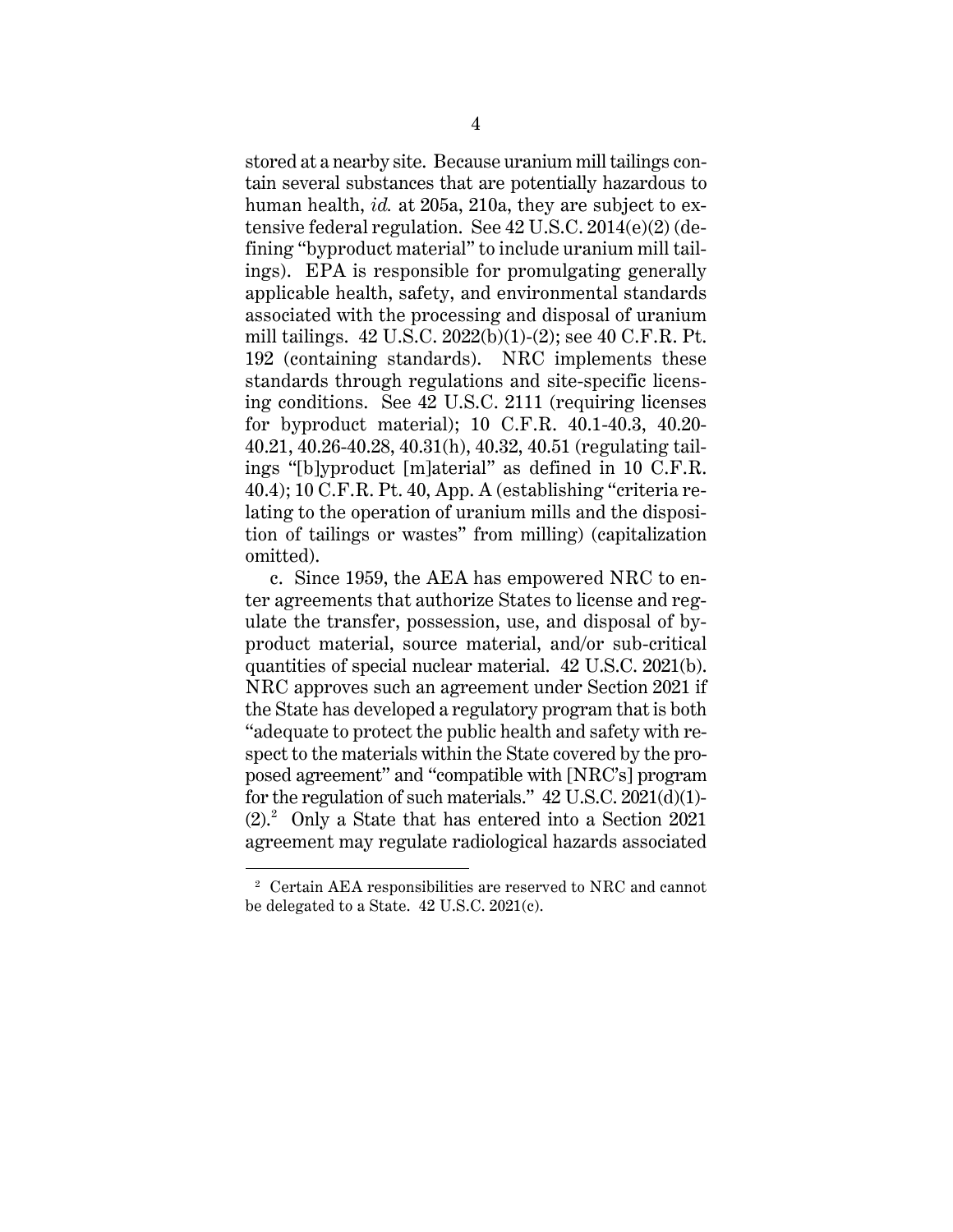with AEA materials. Cf. 42 U.S.C. 2021(b) (authorizing state regulation "[d]uring the duration of such an agreement"); S. Rep. No. 870, 86th Cong., 1st Sess. 12 (1959) (*Senate Report*) (stating that, absent such an agreement, "the Commission has exclusive authority to regulate for protection against radiation hazards").

Section 2021 also provides that "[n]othing in this section shall be construed to affect the authority of any State or local agency to regulate activities *for purposes other than protection against radiation hazards*." 42 U.S.C. 2021(k) (emphasis added). The italicized language "underscore[s] the distinction \* \* \* between the spheres of activity left respectively to the Federal Government and the States." *Pacific Gas*, 461 U.S. at 210. Under that division, "the Federal Government maintains complete control of the safety and 'nuclear' aspects of energy generation," while "the States exercise their traditional authority over the need for additional generating capacity, the type of generating facilities to be licensed, land use, ratemaking, and the like." *Id.* at 212; see *id.* at 205 (similar).

2. a. In the late 1970s, the "largest known uranium deposit in the United States" was discovered in Pittsylvania County, Virginia. Pet. App. 5a, 216a. Following that discovery, the Virginia General Assembly directed a commission to "evaluate the environmental effects of uranium exploration, mining and milling," and to identify "any possible detriments" from those activities to the "health, safety, and welfare of Virginia citizens." 1981 Va. Acts 1404 (Pet. App. 169a-170a). In 1982, the General Assembly enacted a law that permitted uranium exploration, but imposed a one-year moratorium on uranium mining. See 1982 Va. Acts 426 (Pet. App. 170a-177a).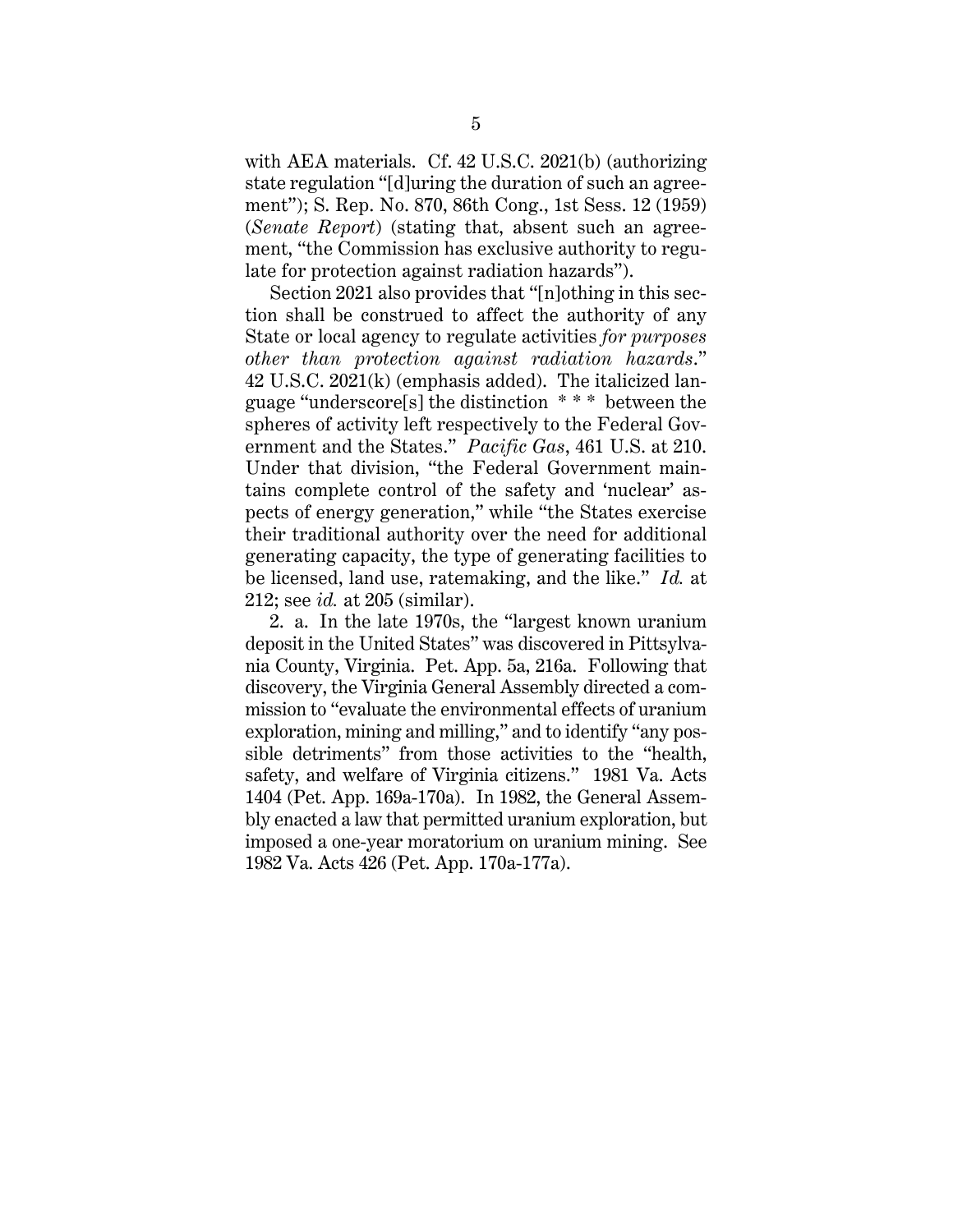In 1983, the General Assembly extended the moratorium indefinitely. See 1983 Va. Acts 3 (1983 Act) (Pet. App. 177a-189a). It found that, "while uranium mining and milling activity can generate substantial benefits, it also raises a wide range of environmental and other local concerns." Pet. App. 178a. The 1983 Act directed that "permit applications for uranium mining shall not be accepted by any agency of the Commonwealth \* \* \* until a program for permitting uranium mining is established by statute." *Id.* at 177a-178a. The 1983 Act also created a working group to consider, *inter alia*, the risk that "radionuclides" generated by "mining, milling and tailings management" could contaminate the surrounding water, air, and plant and animal life. *Id.* at 183a-184a.

In 1985, the commission and working group issued their final report. Pet. App. 219a. A majority of participants recommended lifting the moratorium, but only if the General Assembly "simultaneously" adopted certain recommendations "to assure adequate state regulation of uranium mining and milling." See D. Ct. Doc. 48-17, at 8 (Sept. 11, 2015). Those included the "essential" recommendation that Virginia become an "agreement state" under Section 2021, with the right to regulate milling and tailings storage, *id.* at 6; cf. 42 U.S.C. 2021, as well as proposed technical limits on radiological emissions from milling and tailings-storage activities, see D. Ct. Doc. 48-17, at 6-7. Despite those recommendations, the General Assembly neither lifted the moratorium nor enacted a "comprehensive mining, milling and tailing statute." See D. Ct. Doc. 48-14, at 7.

b. In 2009, Virginia signed a Section 2021 agreement with NRC, thereby acquiring regulatory authority over "[s]ource materials," "[s]pecial nuclear materials," and specified categories of "[b]yproduct materials" within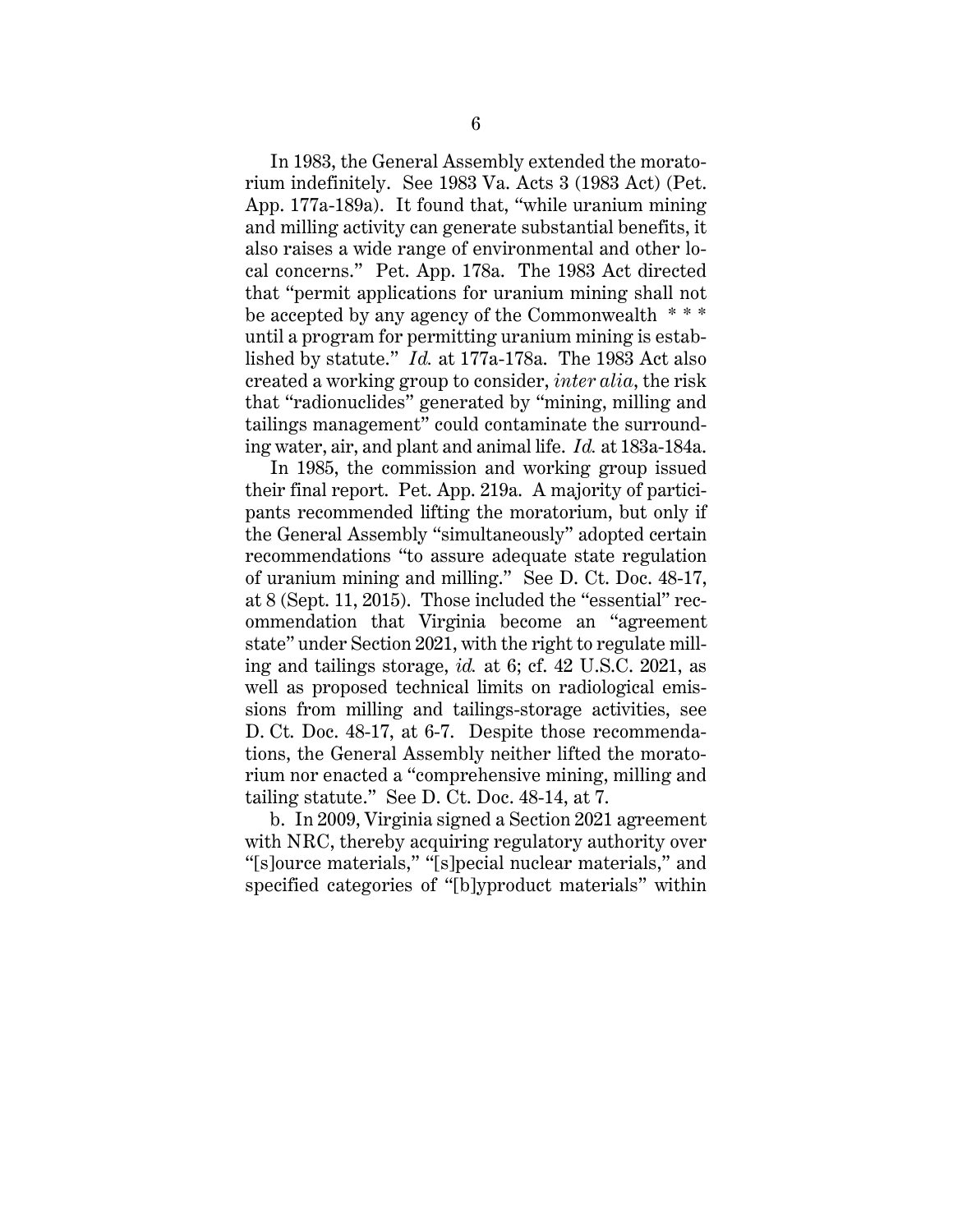the Commonwealth. Pet. App. 300a; see *id.* at 298a-305a. The agreement expressly excluded the regulation of uranium mill tailings, however. See *id.* at 301a (excluding "[t]he regulation of byproduct material as defined in Section 11e.(2) of the [AEA]"); cf. 42 U.S.C.  $2014(e)(2)$ .

c. For several decades, the owners of the Pittsylvania County uranium deposit did not pursue efforts to overturn the Commonwealth's mining moratorium. When uranium prices rose sharply in the mid-2000s, however, the landowners lobbied for repeal of the ban. Pet. App. 222a. The General Assembly, the Governor, and Commonwealth agencies commissioned studies addressing the feasibility, benefits, and risks of potential uranium development. See *id.* at 222a-223a, 227a-228a. In 2013, bills to lift the moratorium were introduced in the General Assembly, but those legislative efforts failed. *Id.* at 228a-229a.

3. Petitioners are the current landowners of the Pittsylvania County uranium deposit. In 2015, petitioners brought suit in federal district court, asserting that the Commonwealth's moratorium was preempted by the AEA and seeking declaratory and injunctive relief. Pet. App. 190a-238a.

The district court dismissed petitioners' complaint for failure to state a claim. Pet. App. 53a-82a. The court acknowledged petitioners' allegation that the moratorium rested on "radiological safety concerns" associated with milling and tailings management. *Id.* at 68a. The court nonetheless concluded that the moratorium was not preempted because it facially applied only to mining, and conventional uranium mining is not regulated by NRC. *Id.* at 71a-80a. The court recognized that the mining ban "might obviate one's decision to mill and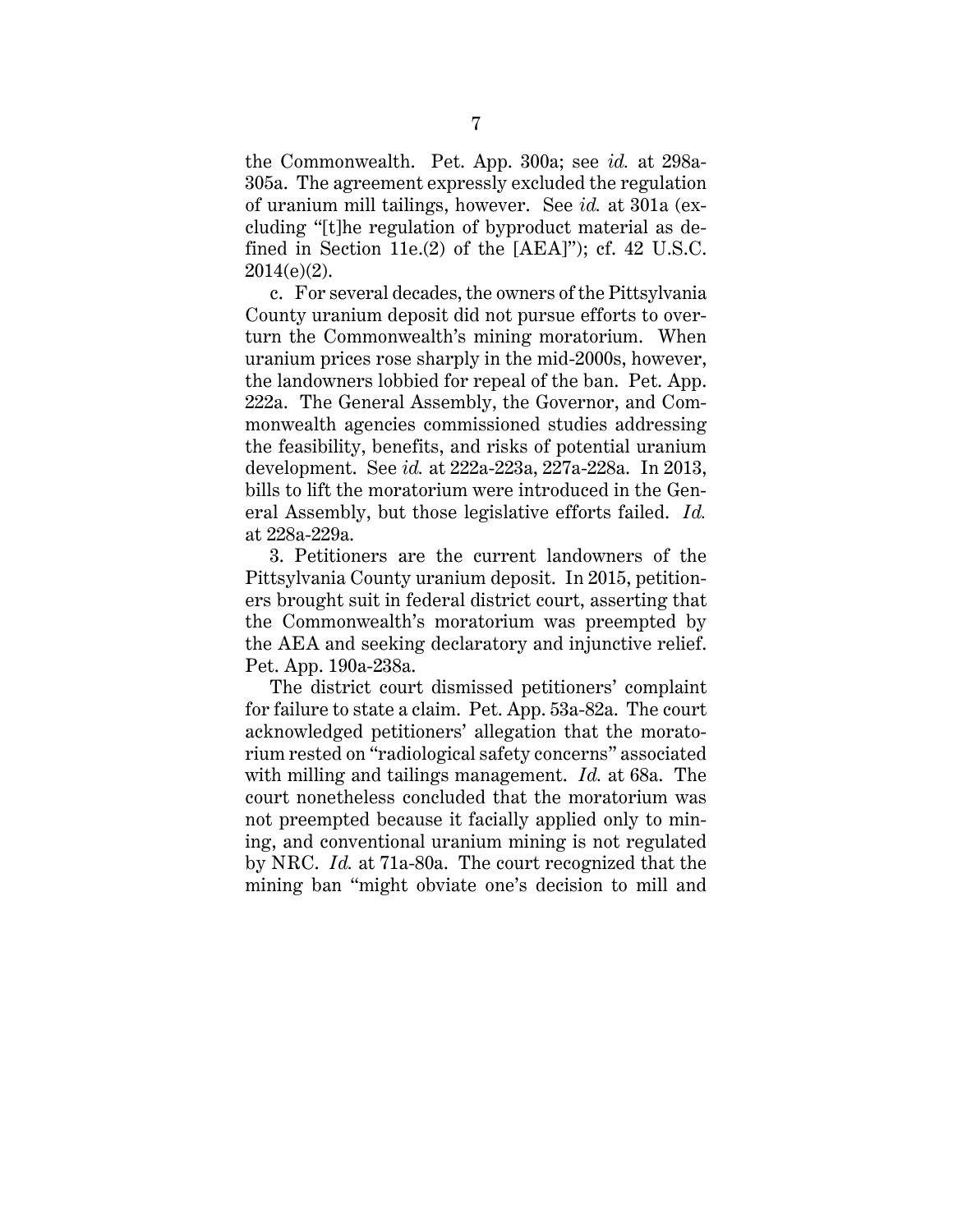manage the mill tailings" in Virginia, but suggested that "such a consequence [was] too far attenuated" to result in preemption. *Id.* at 80a.

4. The court of appeals affirmed. Pet. App. 1a-52a.

a. The court of appeals held that Virginia's moratorium was not preempted. Pet. App. 13a-19a. The court acknowledged that "uranium milling and tailings storage" are "regulated by the NRC," and it agreed that "[S]tates may therefore not regulate them except for purposes other than protection against radiation hazards." *Id.* at 13a-14a. But the court found it dispositive that "the plain language of the Commonwealth's ban does not mention uranium milling or tailings storage," *id.* at 14a, and it declined to "look past the statute's plain meaning to decipher whether the legislature was motivated to pass the ban by a desire to regulate uranium milling or tailings storage," *ibid*. While acknowledging that "sister circuits" had found state laws motivated by radiological-safety concerns to be preempted, the court found those decisions "distinguishable" because they involved laws that "surgically targeted," or "purport[ed] to regulate" directly, activities within NRC's jurisdiction. *Id.* at 16a-18a.

b. Judge Traxler dissented. Pet. App. 20a-52a. He explained that "established Supreme Court law makes clear that the AEA preempts state statutes enacted for the purpose of protecting against the radiological dangers of activities the AEA regulates," including "uranium milling and tailings management." *Id.* at 52a; see *id.* at 32a-38a. He further noted respondents' concession, for purposes of their motion to dismiss, that the Commonwealth had "banned uranium mining only as a means to prevent milling and tailings management from occurring in Virginia." *Id.* at 20a, 27a. Because "Congress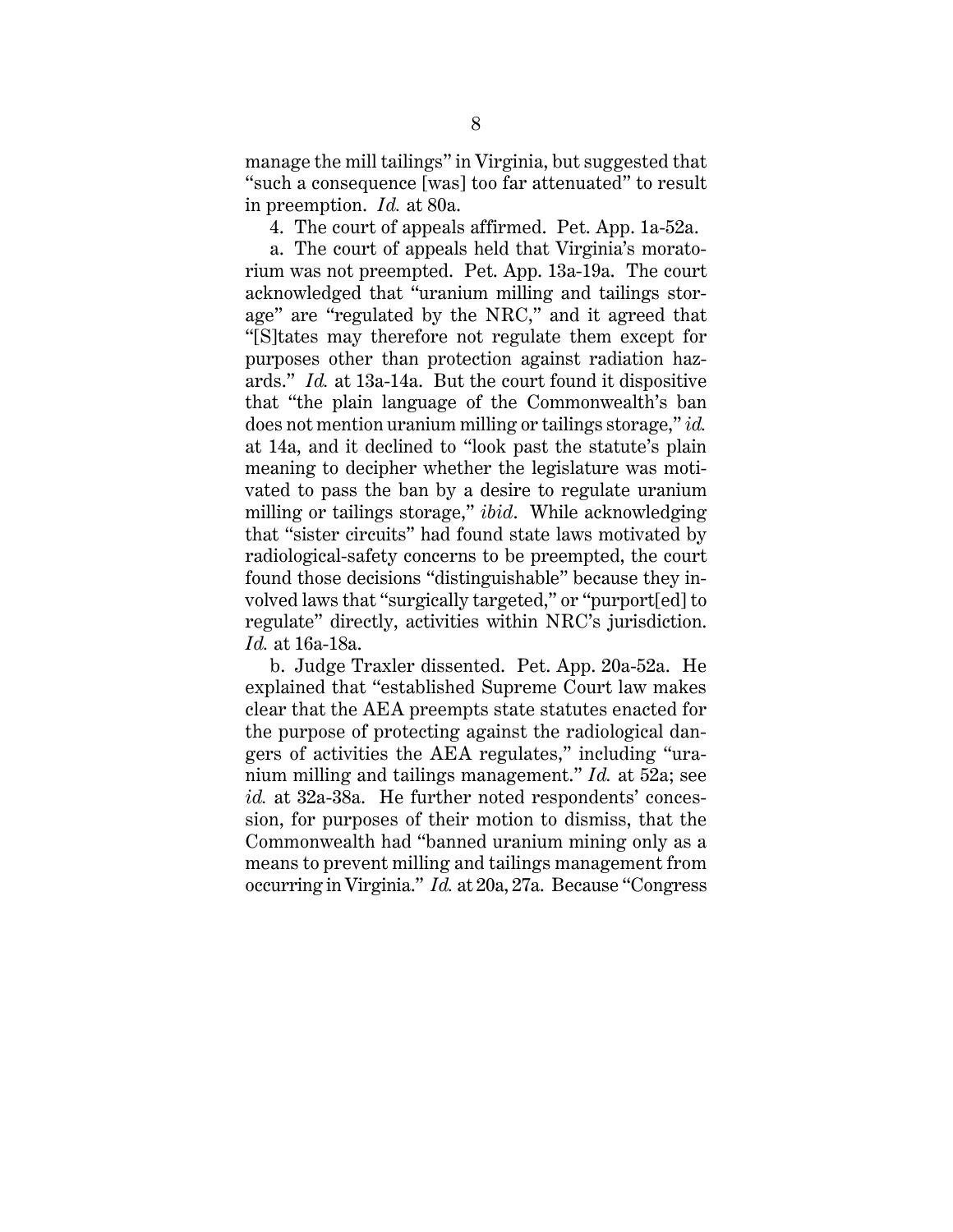has taken away a state's ability to limit mining for th[at] particular reason," *id.* at 20a, Judge Traxler concluded that petitioners had stated a valid preemption claim.

#### **DISCUSSION**

The Fourth Circuit held that a Virginia law allegedly motivated by concerns about the radiological safety of uranium milling and tailings-management activities, and intended to prevent those activities from occurring within the Commonwealth, may escape preemption so long as the law operates directly and immediately on an antecedent activity (mining) that is subject to state control. That cramped view of AEA preemption conflicts with this Court's decision in *Pacific Gas & Electric Co.* v. *State Energy Resources Conservation & Development Commission*, 461 U.S. 190 (1983) (*Pacific Gas*), and with published decisions of the Second and Tenth Circuits. The question presented is important and likely to recur in other nuclear-safety contexts, and this case is an appropriate vehicle to resolve it. The petition for a writ of certiorari therefore should be granted.

### **A. The Court Of Appeals' Decision Is Incorrect**

Petitioners' complaint states a claim that Virginia's moratorium on uranium mining is preempted by the AEA.

1. Federal law is "the supreme Law of the Land," U.S. Const. Art. VI, Cl. 2, and it may preempt state law in several ways. "First, Congress can define explicitly the extent to which its enactments pre-empt state law." *English* v. *General Elec. Co.*, 496 U.S. 72, 78 (1990). "Second, in the absence of explicit statutory language, state law is pre-empted where it regulates conduct in a field that Congress intended the Federal Government to occupy exclusively." *Id.* at 79. "Finally, state law is pre-empted to the extent that it actually conflicts with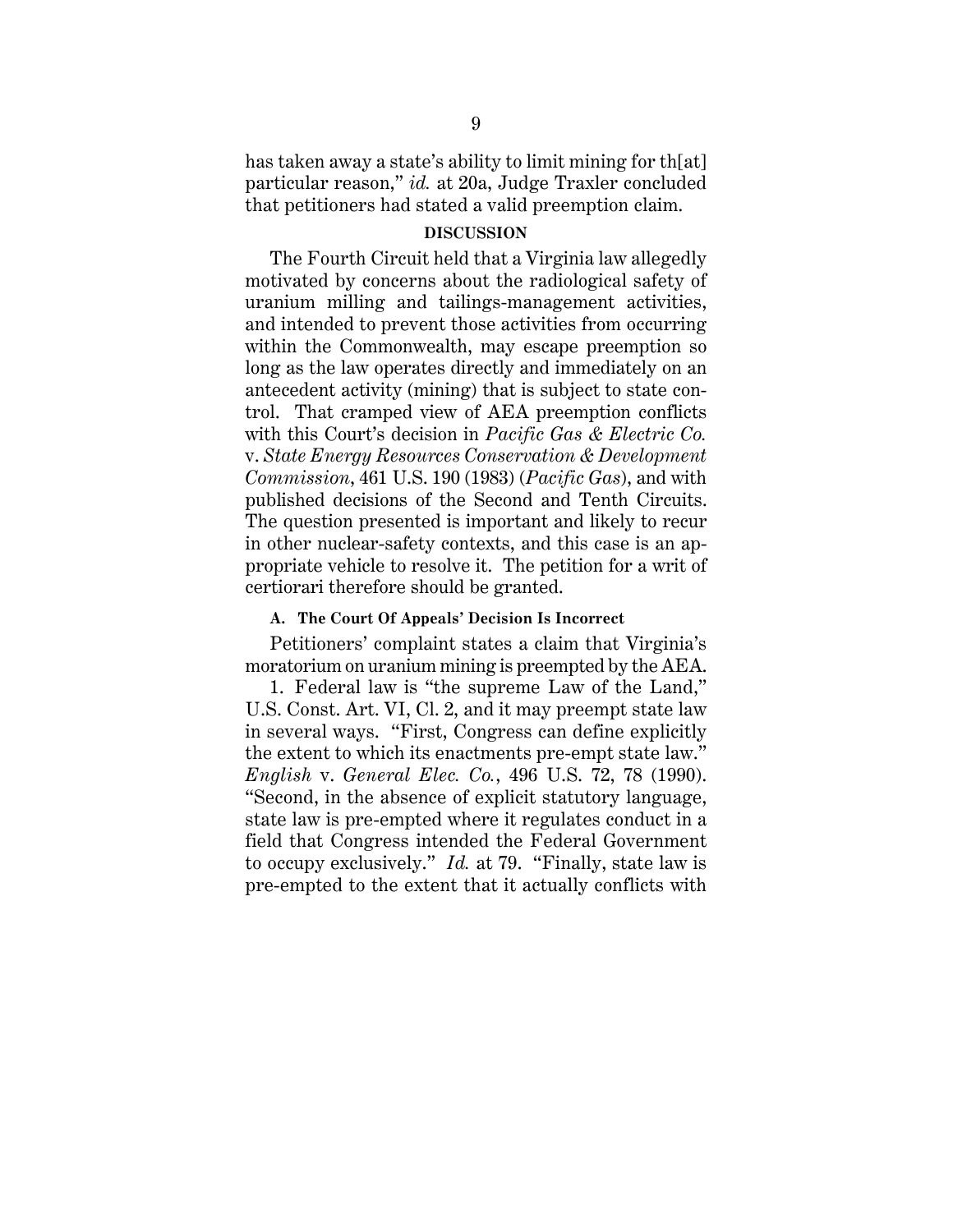federal law," including when "state law 'stands as an obstacle to the accomplishment and execution of the full purposes and objectives of Congress.'" *Ibid.* (citation omitted).

This Court has addressed the AEA's preemptive reach on several occasions. In *Pacific Gas*, the Court concluded that the "Federal Government has occupied the entire field of nuclear safety concerns, except [for] the limited powers expressly ceded to the States." 461 U.S. at 212. The Court observed that the AEA gives NRC "exclusive jurisdiction to license the transfer, delivery, receipt, acquisition, possession, and use of nuclear materials," *id.* at 207, and permits state regulation of such materials only if authorized by agreement, *id.* at 208-209. The Court also explained that the AEA's preservation of state authority to "regulate activities for purposes *other than protection against radiation hazards*," 42 U.S.C. 2021(k) (emphasis added), "underscored the distinction" drawn by Congress "between the spheres of activity left respectively to the Federal Government and the States." 461 U.S. at 210. Under that division of responsibility, the federal government "regulate[s] the radiological safety aspects involved" in AEA activities—there, the "construction and operation of a nuclear plant"—while the States retain their "traditional responsibility" to "determin[e] questions of need, reliability, cost, and other related state concerns" not involving radiological safety. *Id.* at 205. The Court found that the state statute at issue in *Pacific Gas*, which imposed a moratorium on construction of new nuclear plants, survived preemption only because the State had plausibly explained that the purpose of its legislation was to address "economic problems, not radiation hazards." *Id*. at 213; see *id.* at 213-216.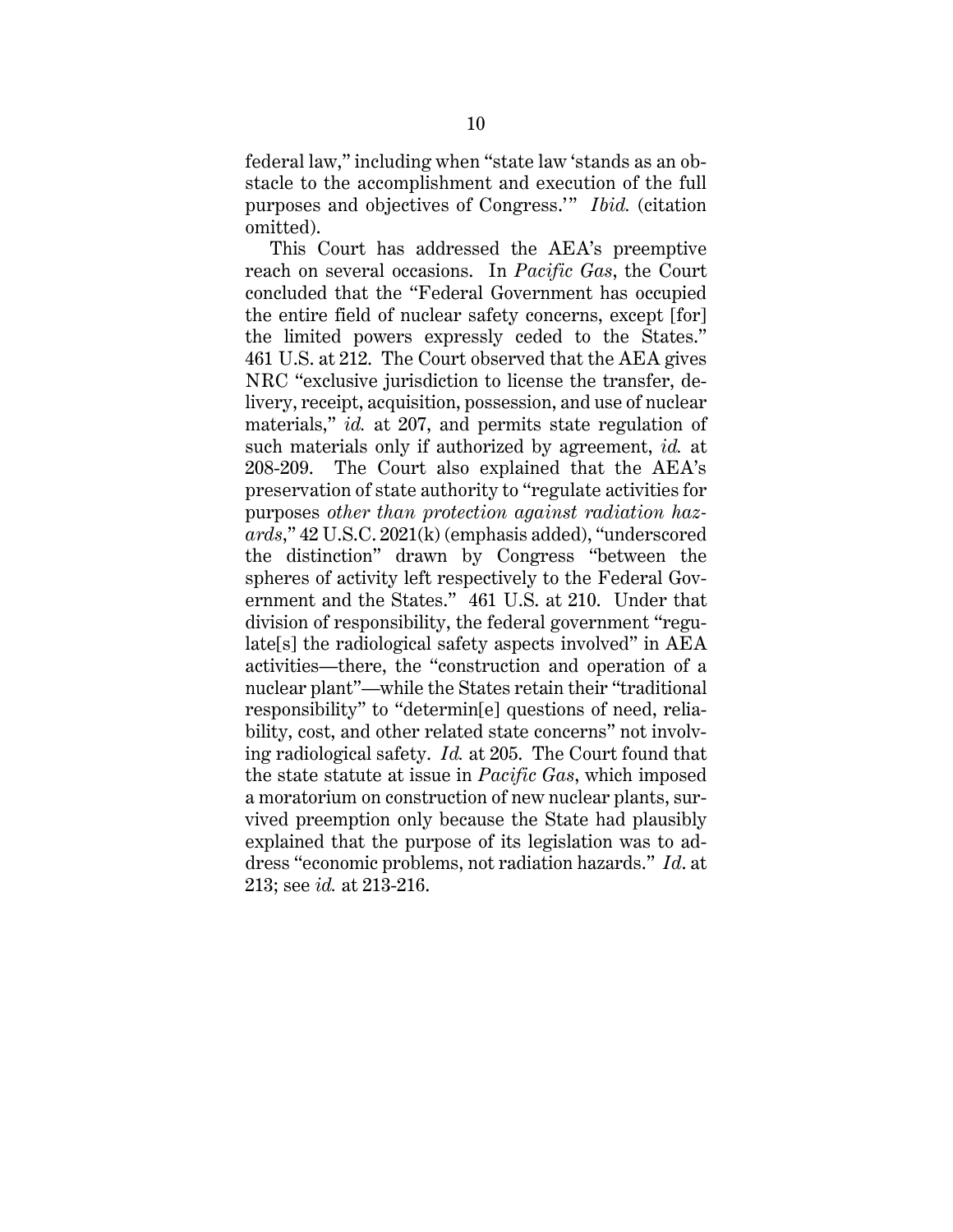In the present case, the court of appeals cited other language in *Pacific Gas* commenting on the difficulty of ascertaining "legislative motive." Pet. App. 14a (quoting *Pacific Gas*, 461 U.S. at 216). The *Pacific Gas* Court made those observations, however, only after stating that it was "necessary to determine whether there [was] a nonsafety rationale for" the challenged California law, 461 U.S. at 213; that California had asserted an economic, non-safety-related rationale for that law, *ibid*.; and that the court of appeals in that case had found the law to be "directed towards purposes other than protection against radiation hazards," *id*. at 214 (citation omitted). Here, by contrast, the Fourth Circuit simply "decline[d] to examine why the Commonwealth chose to ban uranium mining," Pet. App. 15a, thus treating as irrelevant petitioners' allegation that Virginia's mining moratorium is intended to address radiological-safety hazards associated with milling and tailings-management activities.

In *Silkwood* v. *Kerr-McGee Corp.*, 464 U.S. 238 (1984), the Court explained that *Pacific Gas* had "examined the relationship between federal and state authority in the nuclear energy field" and had "concluded that States are precluded from regulating the safety aspects of nuclear energy." *Id.* at 240-241. The Court observed that "Congress' decision to prohibit the States from regulating the safety aspects of nuclear development was premised on its belief that the Commission was more qualified to determine what type of safety standards should be enacted in this complex area." *Id.* at 250.

In *English* v. *General Electric Co.*, *supra*, the Court explained that the AEA establishes two related forms of field preemption. 496 U.S. at 84. Observing that *Pacific Gas* had "defined the pre-empted field, in part, by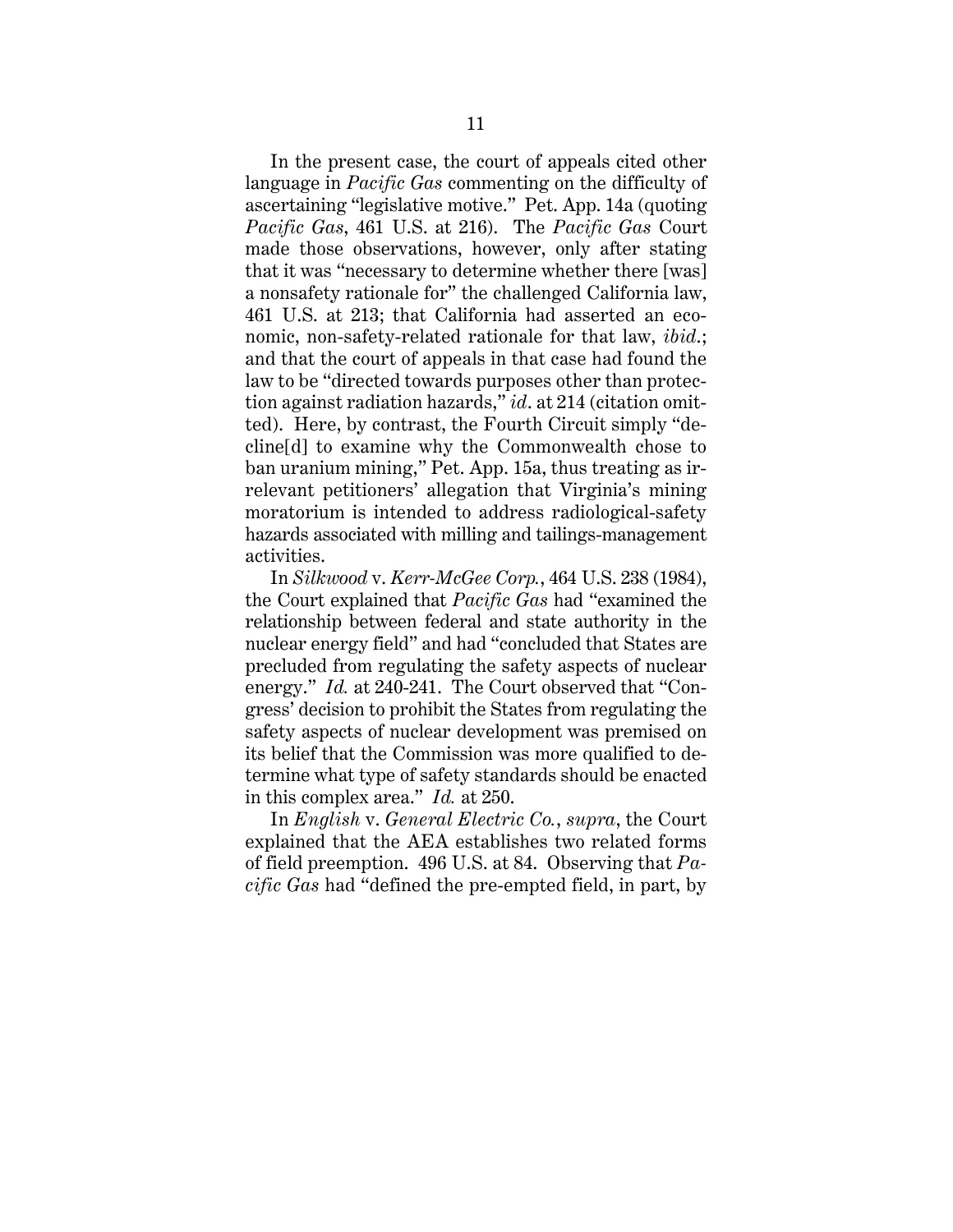reference to the motivation behind the state law," the Court reaffirmed that a state law "motivated by safety concerns" about NRC-regulated activities is preempted. *Ibid*. The Court further held that even state regulation "'enacted out of nonsafety concerns'" would be preempted if it had a sufficiently "direct and substantial effect" on NRC licensees' decisions "concerning radiological safety levels." *Id.* at 84-85 (quoting *Pacific Gas*, 461 U.S. at 212). Thus, "even as  $**$ " part of the preempted field is defined by reference to the purpose of the state law in question," "another part of the field is defined by the state law's actual effect on nuclear safety." *Id.* at 84.

2. a. Petitioners have adequately alleged that Virginia's moratorium falls within the preempted "field of nuclear safety concerns." *English*, 496 U.S. at 82 (quoting *Pacific Gas*, 461 U.S. at 212). Petitioners contend that the Commonwealth has banned uranium mining not because of concerns about mining per se, but because of fears about radiological hazards associated with the next steps of the uranium-development process, which NRC regulates under the AEA. Petitioners allege that the "true design" of the moratorium is "to act as an absolute bar on the construction of a tailings management facility," which state legislators feared would lead to radioactive contamination of the groundwater and environment. Pet. App. 232a.

If petitioners' allegations are correct, Virginia's moratorium is preempted. The radiological safety of milling and tailings management is subject to exclusive federal oversight. Just as "[a] State moratorium on nuclear construction \*\*\* falls squarely within the prohibited field" if such a moratorium is "grounded in safety concerns" about the operation of NRC-licensed nuclear power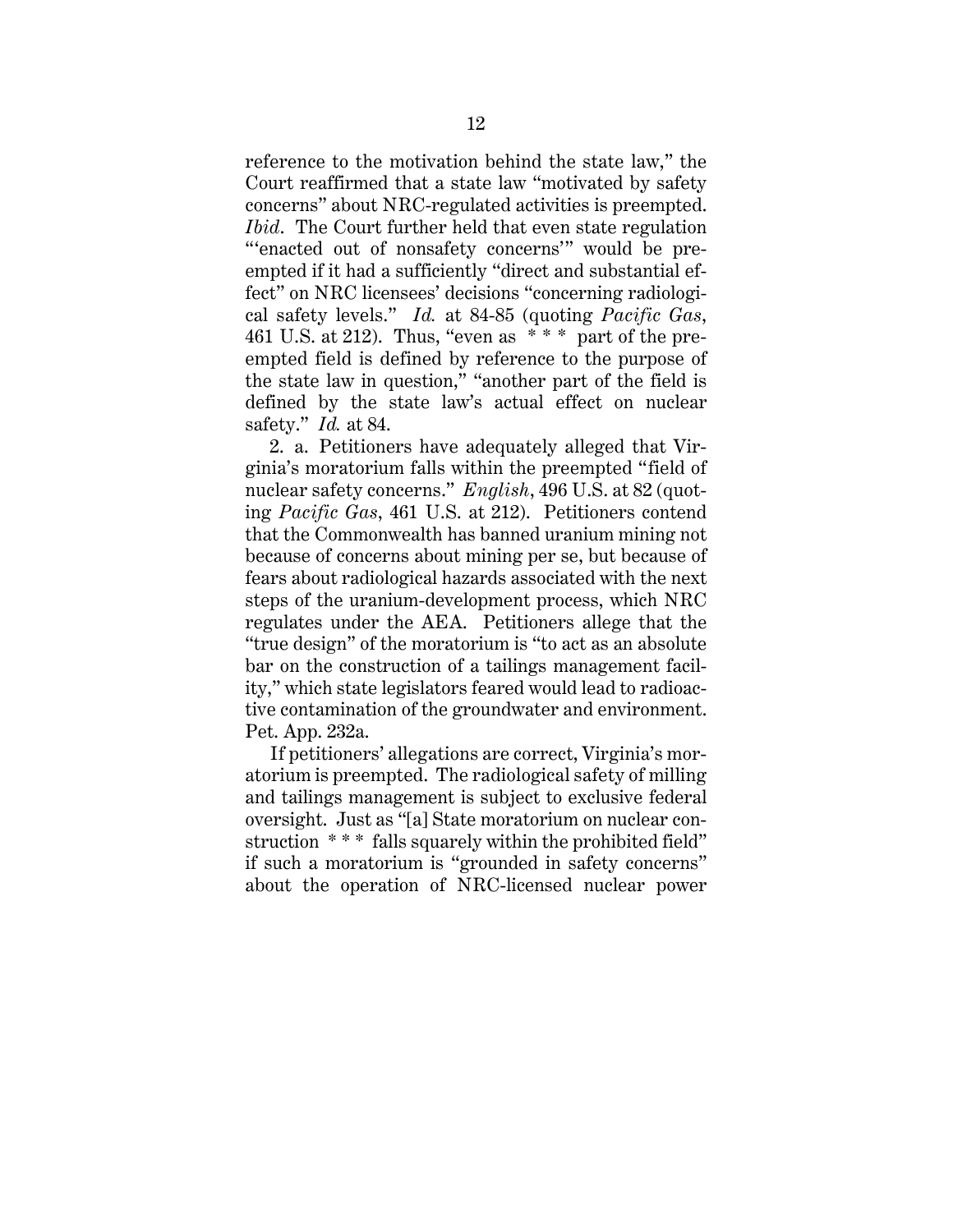plants, *Pacific Gas*, 461 U.S. at 213, so too a State's moratorium on uranium mining is preempted if that moratorium is grounded in safety concerns about the operation of NRC-licensed milling and tailings-management facilities. The fact that conventional mining of uranium ore is not subject to NRC regulation does not save Virginia's law. A State's purposeful effort to regulate the radiological hazards of AEA activities is preempted even if the State attempts to regulate those hazards indirectly, as by prohibiting necessary antecedent activities that fall outside direct federal control.

*Pacific Gas* illustrates this point. The state agency in that case argued that, "although safety regulation of nuclear plants by States is forbidden, a State may completely prohibit new construction until its safety concerns are satisfied by the Federal Government." 461 U.S. at 212. The Court "reject[ed] this line of reasoning," explaining that "the Federal Government has occupied the entire field of nuclear safety concerns" associated with nuclear-plant operations. *Ibid.* The Court therefore found it "necessary to determine whether there [was] a nonsafety rationale" for California's moratorium on plant construction. *Id.* at 213. *Pacific Gas* thus establishes that "a state cannot use its authority to regulate law enforcement and other similar matters as a means of regulating [the] radiological hazards" associated with AEA-regulated activities. *Skull Valley Band of Goshute Indians* v. *Nielson*, 376 F.3d 1223, 1248 (10th Cir. 2004) (*Skull Valley*), cert. denied, 546 U.S. 1060 (2005).

b. A state law banning uranium mining based on radiological-safety concerns about milling and tailings management also runs afoul of conflict-preemption principles. "[A] state judgment that nuclear power is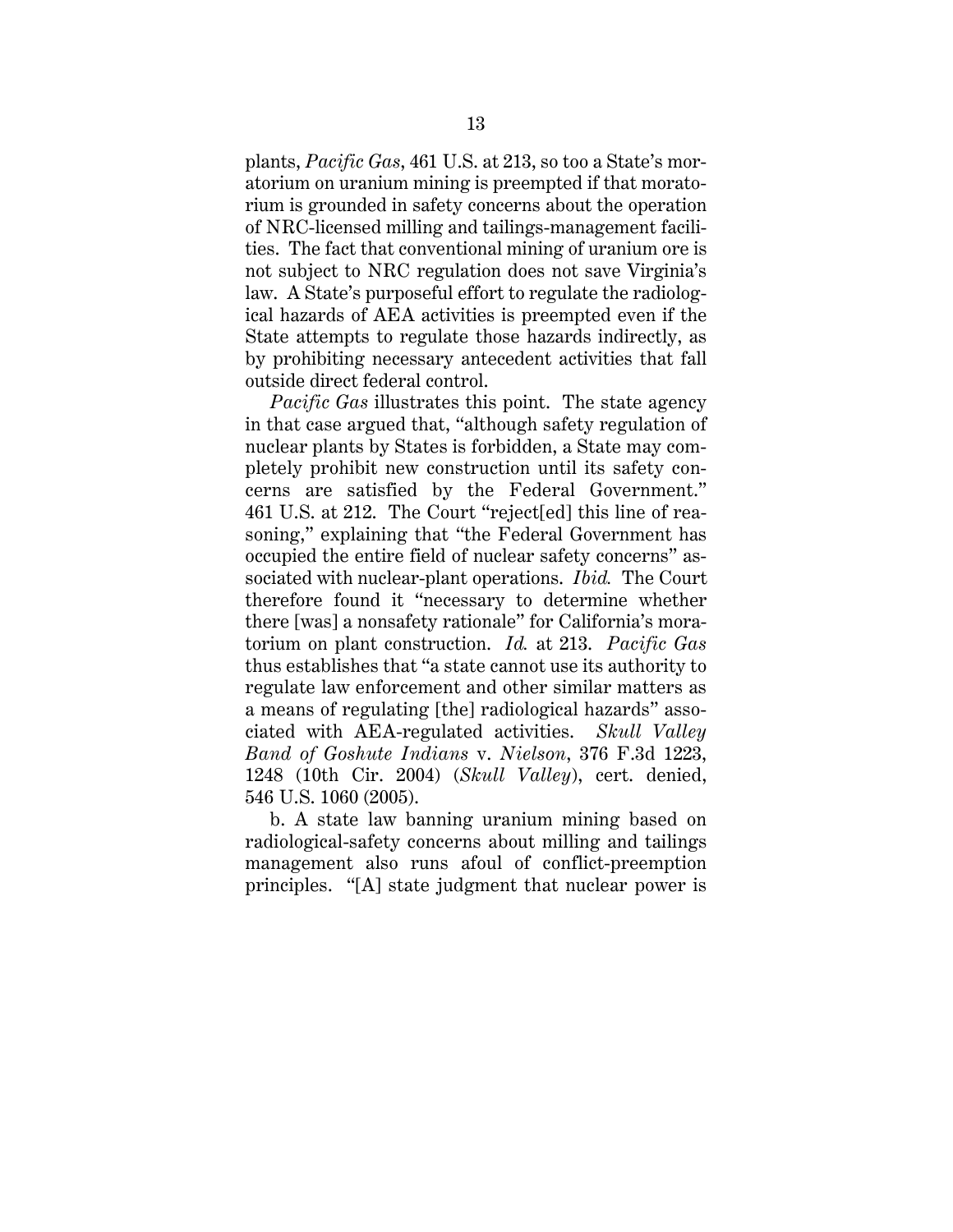not safe enough to be further developed would conflict directly with the countervailing judgment of the NRC." *Pacific Gas*, 461 U.S. at 213. Here, Virginia has allegedly "interfere[d] with the objective of the federal regulation" by deciding for itself that milling and tailings management cannot safely be undertaken. *Id.* at 219. But Congress committed those safety considerations to NRC's oversight. See *id.* at 212 (recognizing that a State's enactment of technical specifications for a nuclear power plant would "directly conflict with the NRC's exclusive authority over plant construction and operation"); cf. *id.* at 226 (Blackmun, J., concurring in part and concurring in the judgment) ("The Court suggests that a safety-motivated state ban on nuclear plants would be pre-empted under th[e] [conflictpreemption] standard as well."). If petitioners' allegations are true, Virginia's moratorium has "circumvented the AEA's requirements and frustrated its objectives" by intentionally "prevent[ing] the occurrence of" activities that Congress intended NRC to regulate, for reasons committed to NRC's jurisdiction. Pet. App. 21a, 52a (Traxler, J., dissenting).

States concerned about radiological hazards may utilize other mechanisms that do not stand as an obstacle to Congress's objectives. States may seek NRC's authorization to regulate uranium mill tailings. See pp. 4-5, *supra*. If granted this authority, a State may impose radiological-safety standards that are "more stringent than" those adopted and enforced by NRC. 42 U.S.C. 2021(*o*)(2). Despite obtaining a Section 2021 agreement for other kinds of nuclear materials, Virginia declined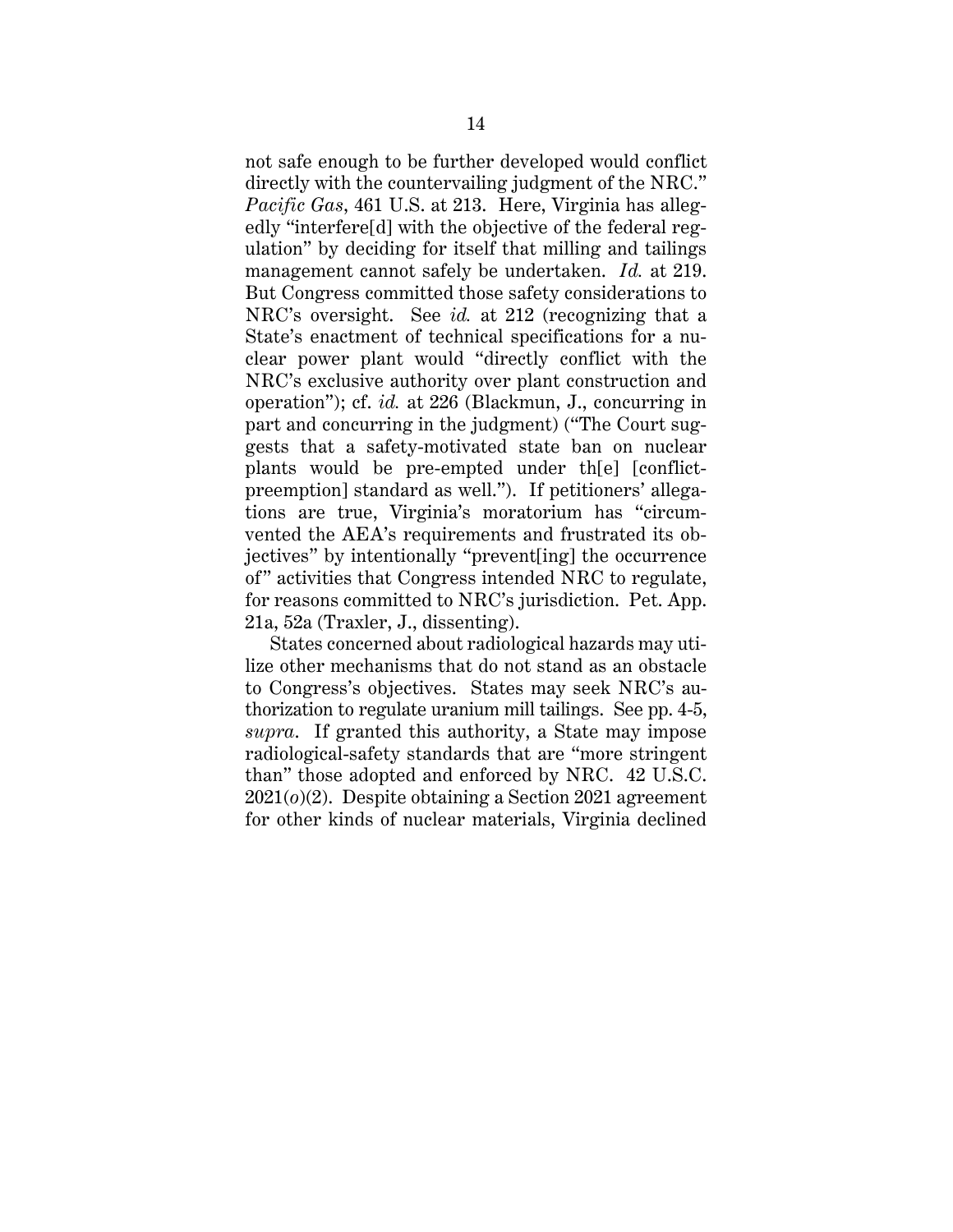to seek such authority for uranium mill tailings. See Pet. App. 21a, 49a-50a (Traxler, J., dissenting). $3$ 

3. In holding that Virginia's moratorium was not preempted, the court of appeals observed that the statute "does not mention uranium milling or tailings management," Pet. App. 14a, and the court "decline[d]" to "look past the statute's plain meaning to decipher whether the legislature was motivated" by an impermissible radiological-safety consideration, *ibid*. It is wellestablished, however, that field-preemption analysis under the AEA requires assessing the State's purpose. See 42 U.S.C. 2021(k) (saving from preemption state regulation undertaken "for purposes other than protection against radiation hazards"); *English*, 496 U.S. at 84 (reaffirming that "part of the pre-empted field is defined by reference to the purpose of the state law in question"); *Pacific Gas*, 461 U.S. at 214 (deferring to lower court's factual assessment that the challenged law was "directed towards purposes other than protection against radiation hazards") (citation omitted).

Respondents' alternative arguments also lack merit. Respondents assert that, because "nothing in the [AEA] regulates the conventional mining of uranium on nonfederal lands," the "States can regulate or prohibit such mining for *any* reason, including radiological safety concerns." Br. in Opp. 17. Respondents view the "purpose" test as preempting a state law only if it *both* "regulates an NRC-regulated activity" *and* does so "based

<sup>3</sup> States concerned about the safety of AEA-regulated activities may also participate in NRC licensing and rulemaking proceedings and may seek judicial review of NRC's determinations if they are aggrieved. See *Entergy Nuclear Vt. Yankee, LLC* v. *Shumlin*, 733 F.3d 393, 427-428 (2d Cir. 2013) (noting this point); *Skull Valley*, 376 F.3d at 1254 (same).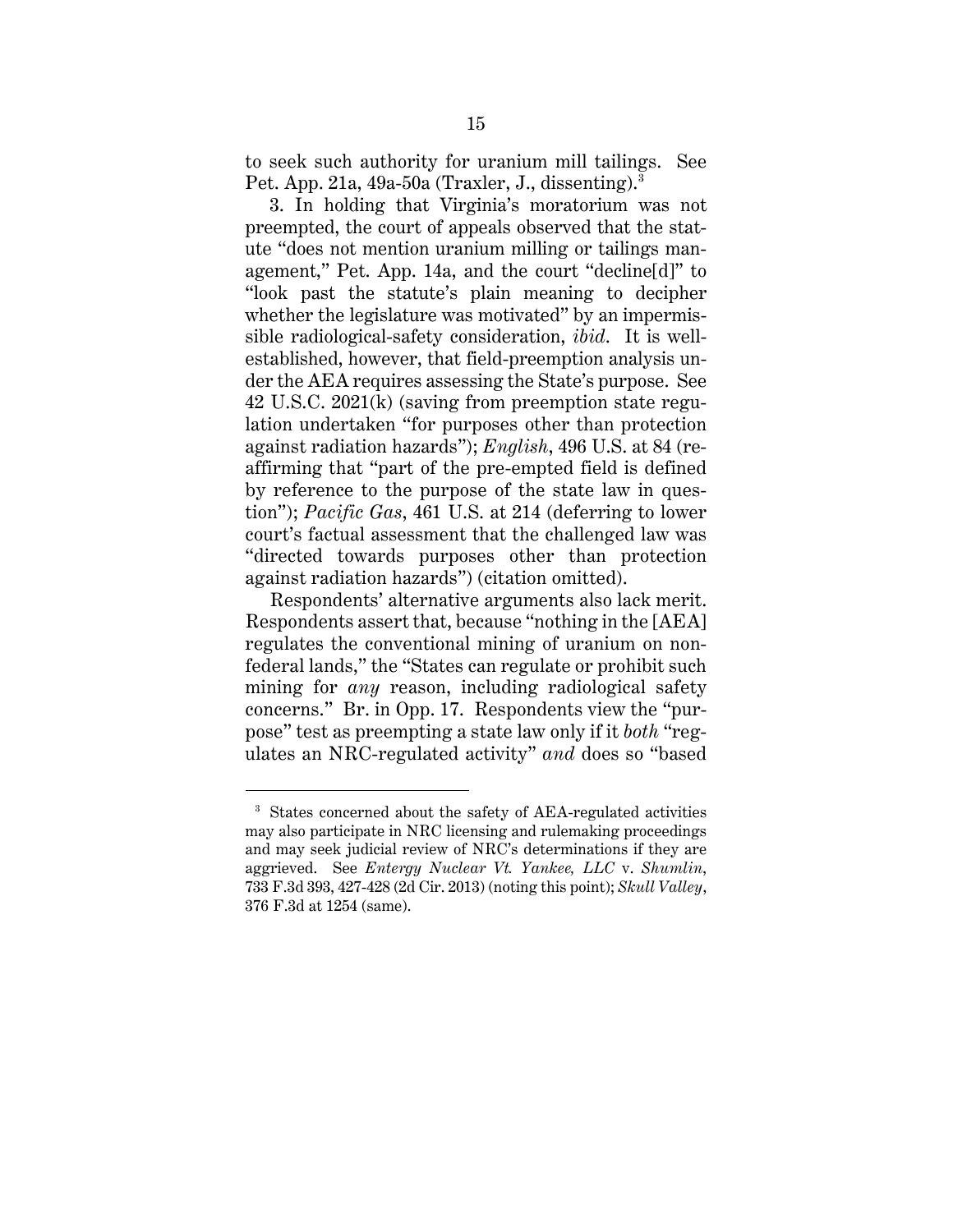on radiological safety concerns." *Id.* at 18. But that view is irreconcilable with *Pacific Gas*, which observed that a statute that "seek[s] to regulate the construction or operation of a power plant" would "clearly be impermissible \*\*\* even if enacted out of nonsafety concerns." 461 U.S. at 212. Thus, the "purpose" test has practical relevance only where a State is operating within a field where a State enjoys substantive authority to regulate.

State regulation of conventional uranium mining is permissible if that regulation is grounded in concerns about mining itself, which is not subject to NRC regulation. But if Virginia's mining moratorium was intended to address radiological-safety concerns purportedly raised by subsequent milling and tailings management activities—activities that NRC *does* regulate—the State cannot escape preemption simply by imposing its prohibition one step earlier in the production process. In *Pacific Gas*, the Court acknowledged that NRC "was not given authority \* \* \* over the economic question whether a particular [nuclear] plant should be built," 461 U.S. at 207, and it held that a State could forbid such construction if it did so for economic reasons, see *id*. at 213-216. The Court made clear, however, that a functionally identical state-law ban would be preempted if it was "grounded in safety concerns" or rested on "a state judgment that nuclear power is not safe enough to be further developed," since such a judgment "would conflict directly with the countervailing judgment of the NRC." *Id*. at 213; see *ibid.* ("A state moratorium on nuclear construction grounded in safety concerns falls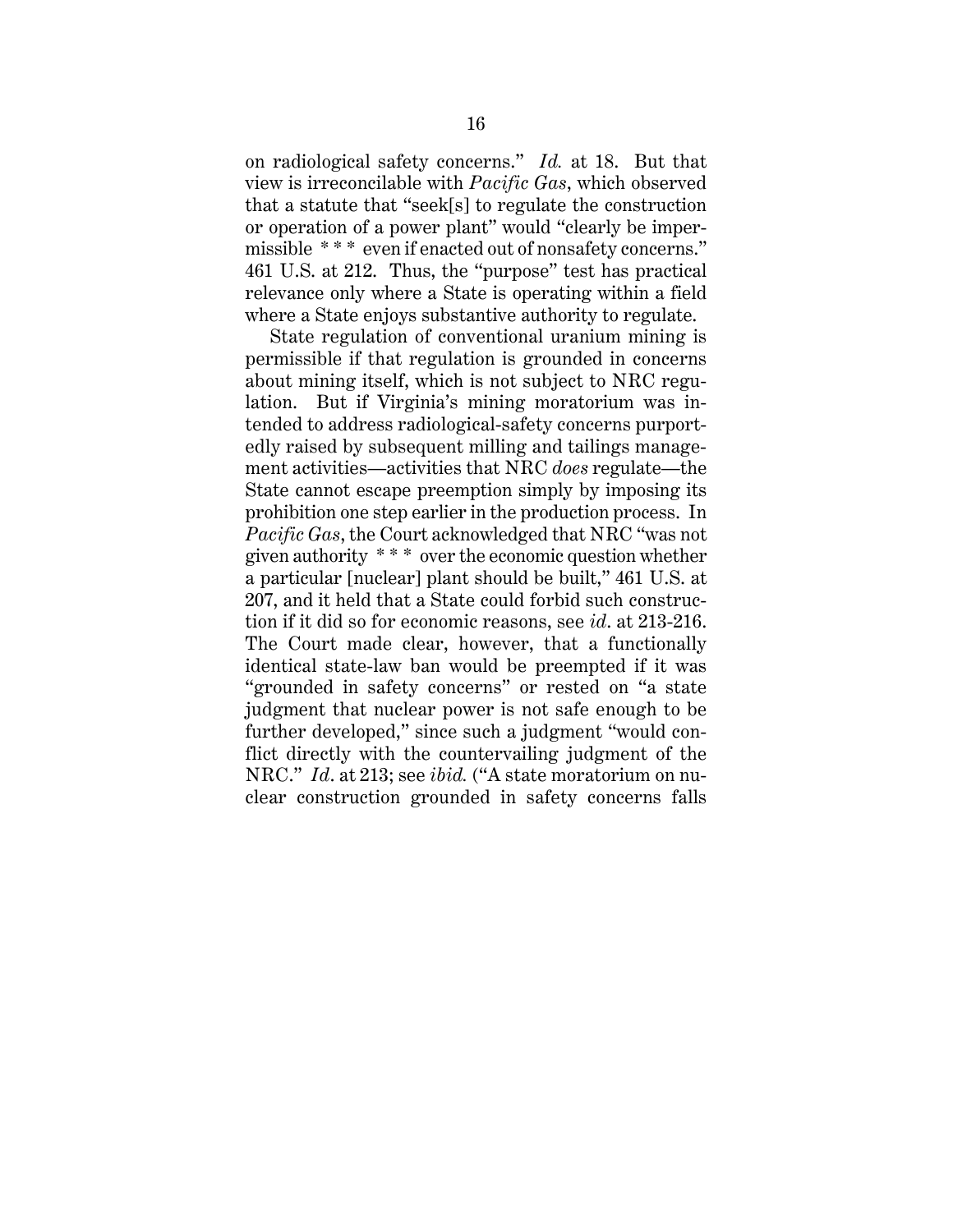squarely within the prohibited field."). The same principles apply here. 4

Respondents are likewise wrong in placing dispositive weight on the fact that the Virginia statute does not expressly "prohibit[] or otherwise regulate[] milling facilities or tailings storage." Br. in Opp. 26; see *id.* at 30. Once uranium ore is mined, milling and tailings management are the next steps in the production process. See pp. 3-4, *supra*. Reports and studies reflect that Virginia decisionmakers understood that mining, milling, and tailings storage would occur at a single "uranium development complex." D. Ct. Doc. 48-14, at 16; see, *e.g.*, D. Ct. Doc. 48-10, at S-1 ("A uranium development facility typically includes a mine, a mill, and a tailings (waste) management area."). Those reports also reflected an awareness that, although "milling and tailings are regulated under federal law," "mining is regulated under state law." D. Ct. Doc. 48-15, at 10. Petitioners have adequately alleged that respondents banned "the antecedent mining of uranium ore" *for the purpose of* rendering infeasible any milling or tailings storage in the Commonwealth. Pet. Reply Br. 1.

Respondents' remaining arguments fare no better. Although Section 2021(k) is framed as a "savings clause"

<sup>4</sup> If construction of a new nuclear power plant is allowed to proceed, NRC generally exercises exclusive authority over the specifications of its construction (*e.g.*, thickness of spent-nuclear-fuel pool walls). But the state law at issue in *Pacific Gas* addressed the antecedent question *whether* a plant should be constructed, not *how* it should be constructed. See 461 U.S. at 212. The court of appeals in the present case therefore was wrong in describing *Pacific Gas* as involving an activity "clearly committed to the NRC's regulatory authority." Pet. App. 10a & n.2 (citation omitted). The district court committed the same error. See *id*. at 77a-78a.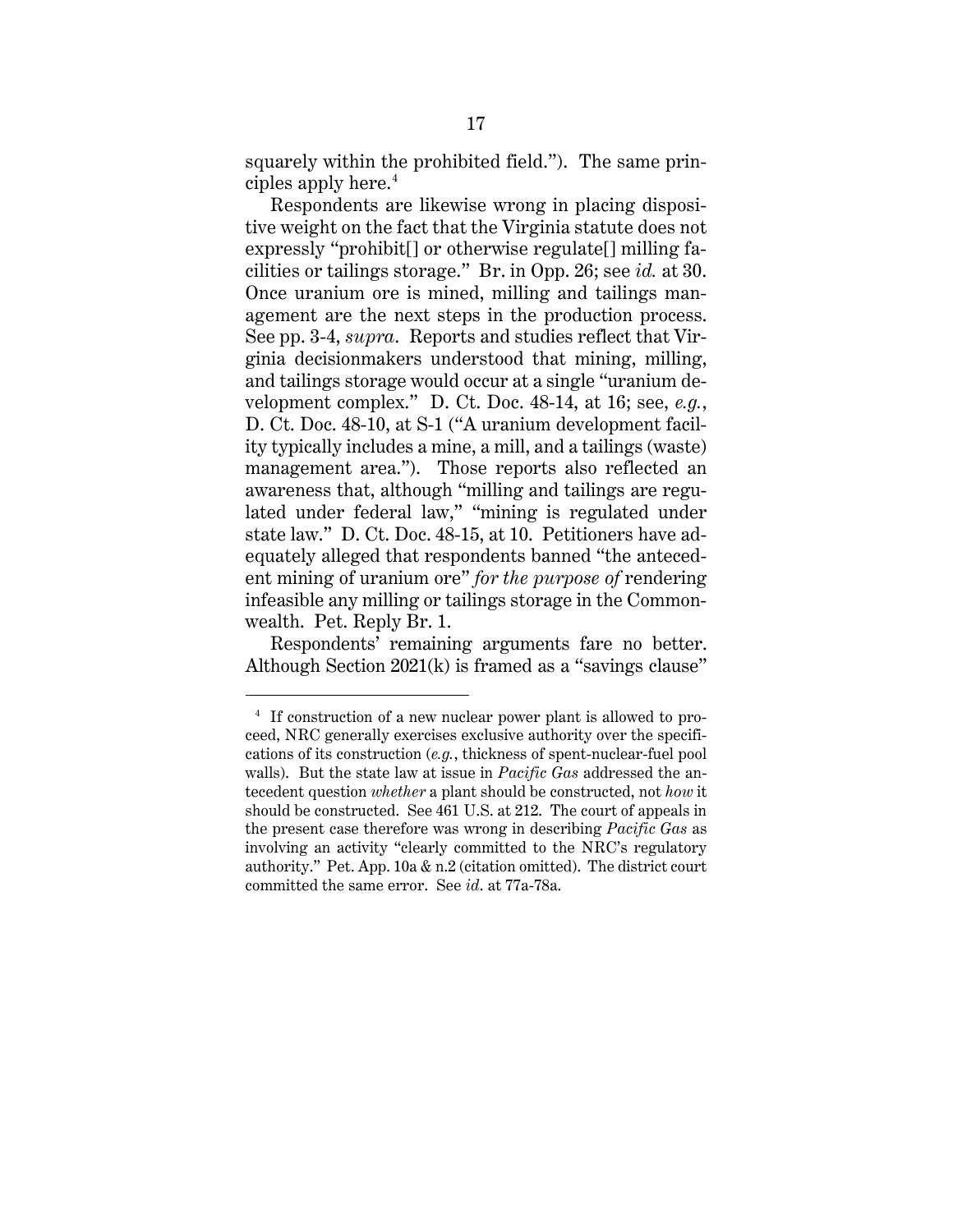(Br. in Opp. 6, 20), and the AEA contains no expresspreemption provision, such statutory schemes may nonetheless give rise to preemption. See, *e.g.*, *International Paper Co.* v. *Ouellette*, 479 U.S. 481, 493 (1987). Indeed, Section 2021(k) "underscore[s]" Congress's intention that the federal government would possess exclusive authority over "'protection against radiation hazards'" associated with AEA materials. *Pacific Gas*, 461 U.S. at 210 (quoting  $42$  U.S.C.  $2021(k)$ ).<sup>5</sup> And although States may permissibly regulate "radiation hazards \* \* \* outside [NRC's] bailiwick," including hazards associated with "x-ray equipment [and] radon-screening companies," Br. in Opp. 21 (footnote omitted), the moratorium here was allegedly motivated by concerns about uranium milling and tailings management, which are subjects "regulated by the [AEA]," Pet. App. 41a n.13 (Traxler, J., dissenting).

Contrary to respondents' suggestion (Br. in Opp. 22), petitioners' approach would not leave a regulatory lacuna. States retain the authority to regulate conventional uranium mining—or to prohibit it altogether—so long as its laws do not have the "purpose" or "direct and substantial effect" of regulating the radiological hazards of NRC-licensed activities. *English*, 496 U.S. at 85. Thus, applying *Pacific Gas* would not mean that "entities could mine free of government oversight." Br. in Opp. 22 (quoting Pet. App. 13a).

 $5$  The bill containing Section 2021(k) originally included a sentence expressly preempting state laws regulating the radiation hazards of AEA materials. That sentence was struck as "unnecessary" because, "[w]ith or without th[e] sentence," a State could not regulate radiological hazards unless it first "enter[ed] into an agreement with the Commission." *Senate Report* 3.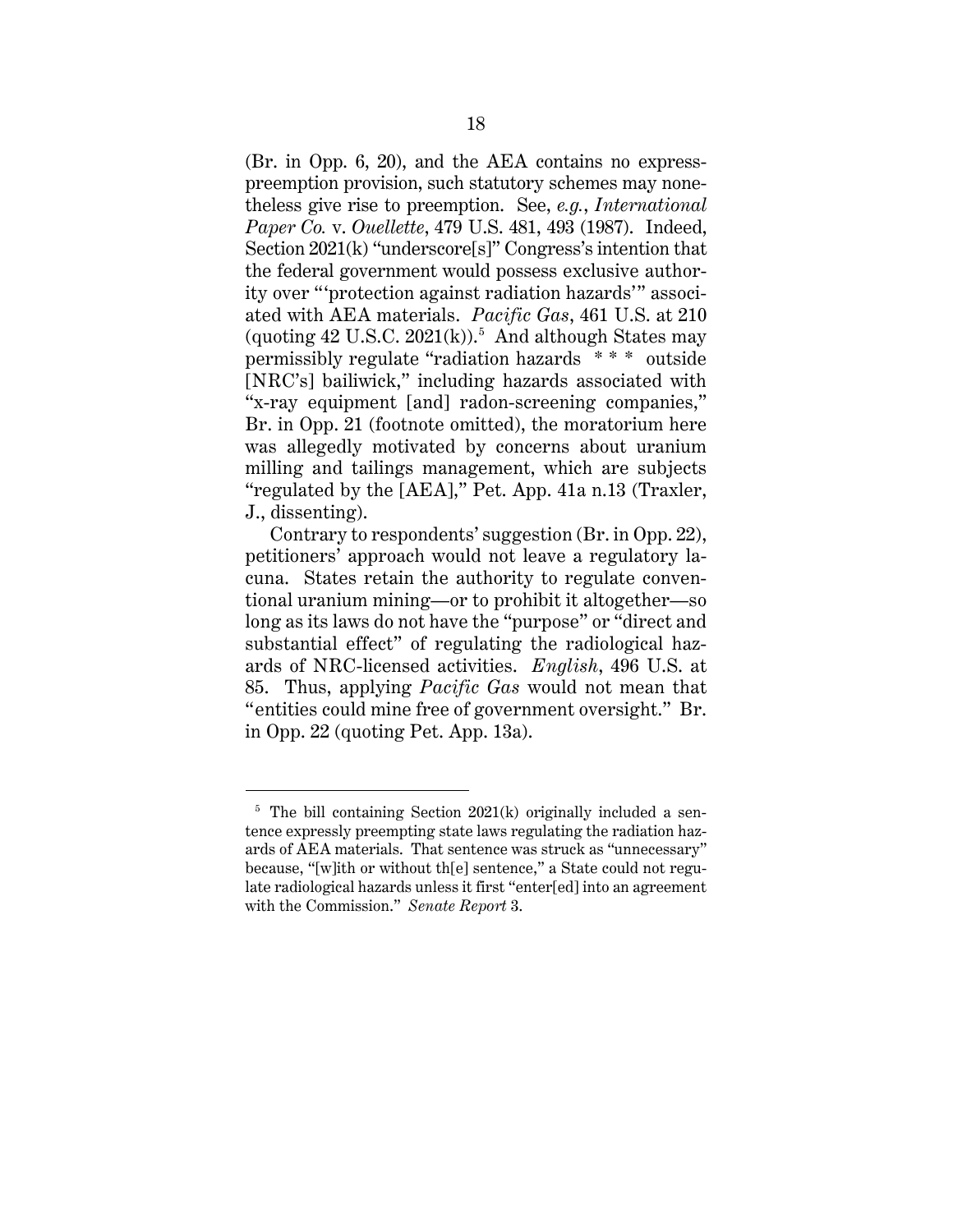To be sure, "Congress did not intend that nuclear power be developed 'at all costs,'" and it generally left States free to address concerns other than radiological safety. *Pacific Gas*, 461 U.S. 200; see *id.* at 222-223. But Congress and NRC have made the judgment that milling and tailings management may be undertaken safely under federal regulations. *Id.* at 213. A moratorium intended to render such activities infeasible, based on a State's disagreement with that federal safety judgment, both intrudes upon an exclusively federal field and "stands as an obstacle" to the fulfillment of Congress's objectives. *English*, 496 U.S. at 79 (citation omitted).

### **B. The Decision Below Conflicts With Decisions Of Other Courts Of Appeals**

In addition to conflicting with *Pacific Gas*, the court of appeals' ruling conflicts with decisions of the Second and Tenth Circuits in cases involving analogous claims of AEA preemption. Those courts held that state laws grounded in radiological-safety concerns were preempted, even though the immediate objects of state regulation involved areas of traditional state authority.

In *Skull Valley*, *supra*, the Tenth Circuit considered a series of Utah laws motivated by concerns about the storage and transportation of spent nuclear fuel (SNF). Although some of the challenged laws facially regulated SNF, others did not. One provision converted to state control a county road that led to a proposed SNF storage site. 376 F.3d at 1251-1252. Another provision restricted counties' abilities to provide "law enforcement, fire protection, waste and garbage collection" to SNF storage facilities. *Id.* at 1247. A third provision abolished limited liability for stockholders in companies operating such facilities. *Id.* at 1250-1251. Although the AEA does not regulate state roads, municipal services, or shareholder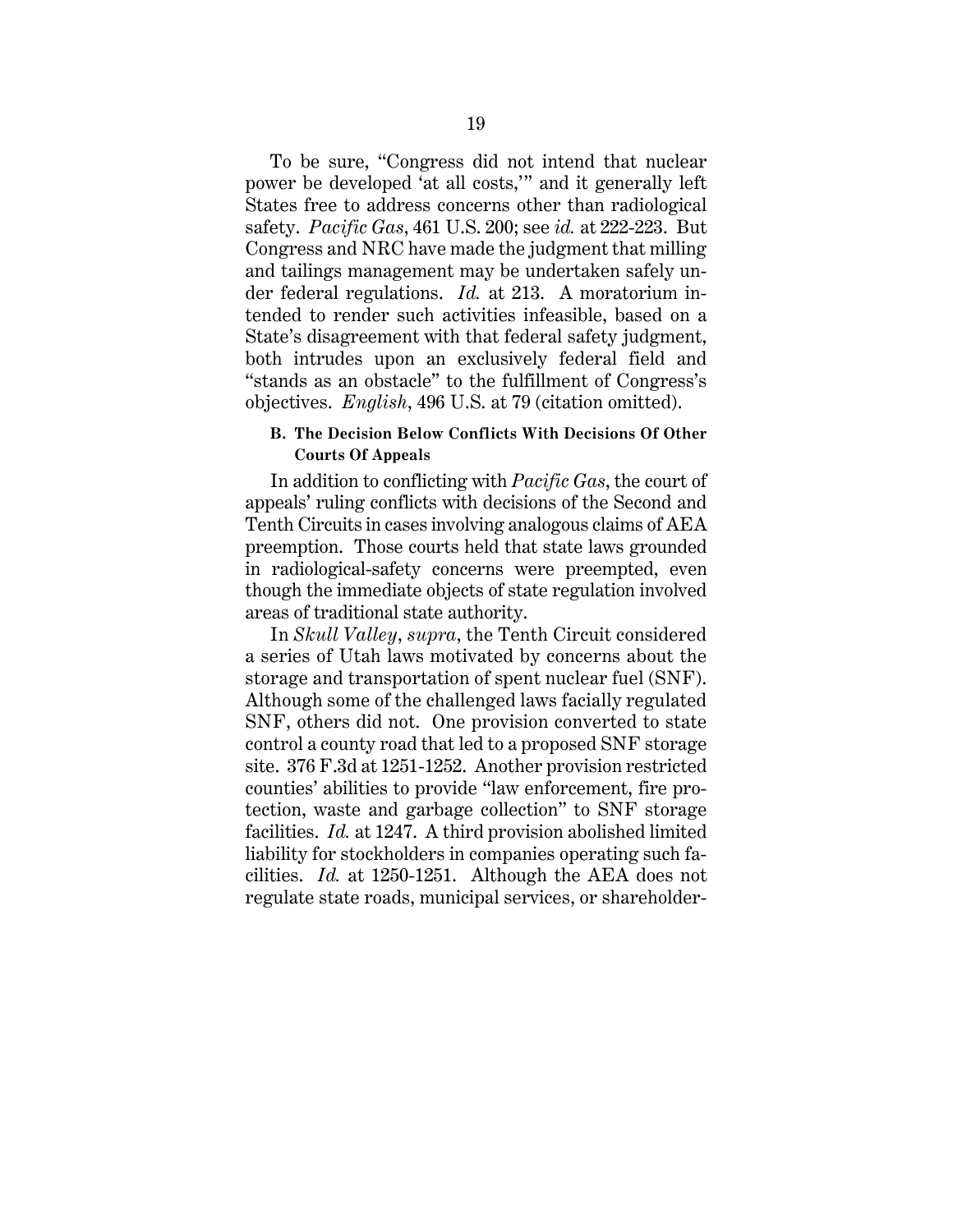liability rules, the Tenth Circuit concluded that "a state cannot use its authority to regulate" such matters "as a means of regulating radiological hazards" associated with NRC-licensed activities. *Id.* at 1248. The court ultimately found each provision preempted, based on evidence that the State had enacted them to discourage the transportation and storage of SNF "for reasons of radiological safety." *Id.* at 1252; see *id.* at 1245-1248, 1250-1253. 6

The court of appeals in this case found *Skull Valley*  "distinguishable" because Utah's laws "surgically targeted the transportation and storage of spent nuclear fuel." Pet. App. 16a. Petitioners have similarly alleged, however, that Virginia banned uranium mining solely to prevent milling and tailings management. *Id.* at 215a-232a. The court below also suggested that Virginia's "two-sentence moratorium" on uranium mining "pales in comparison" to the "comprehensive scheme" enacted by Utah. *Id.* at 17a. But the Tenth Circuit in *Skull Valley* analyzed the challenged provisions individually, and it held that the AEA preempted even those provisions that did not "specifically mention[] th[e] NRC-regulated activity." *Id.* at 16a; see *id.* at 42a-44a (Traxler, J., dissenting).

The court of appeals' decision also conflicts with *Entergy Nuclear Vermont Yankee, LLC* v. *Shumlin*, 733 F.3d 393 (2d Cir. 2013) (*Entergy*), which concerned a series of Vermont laws providing that a nuclear power plant could renew its operating license and store newly generated SNF only with explicit approval by the state

<sup>6</sup> When the State petitioned for a writ of certiorari, the United States filed a brief at this Court's invitation expressing the view that the challenged Utah laws were preempted. See U.S. Amicus Br. at 10-19, *Nielson* v. *Private Fuel Storage, L.L.C.*, No. 04-575 (Nov. 4, 2005).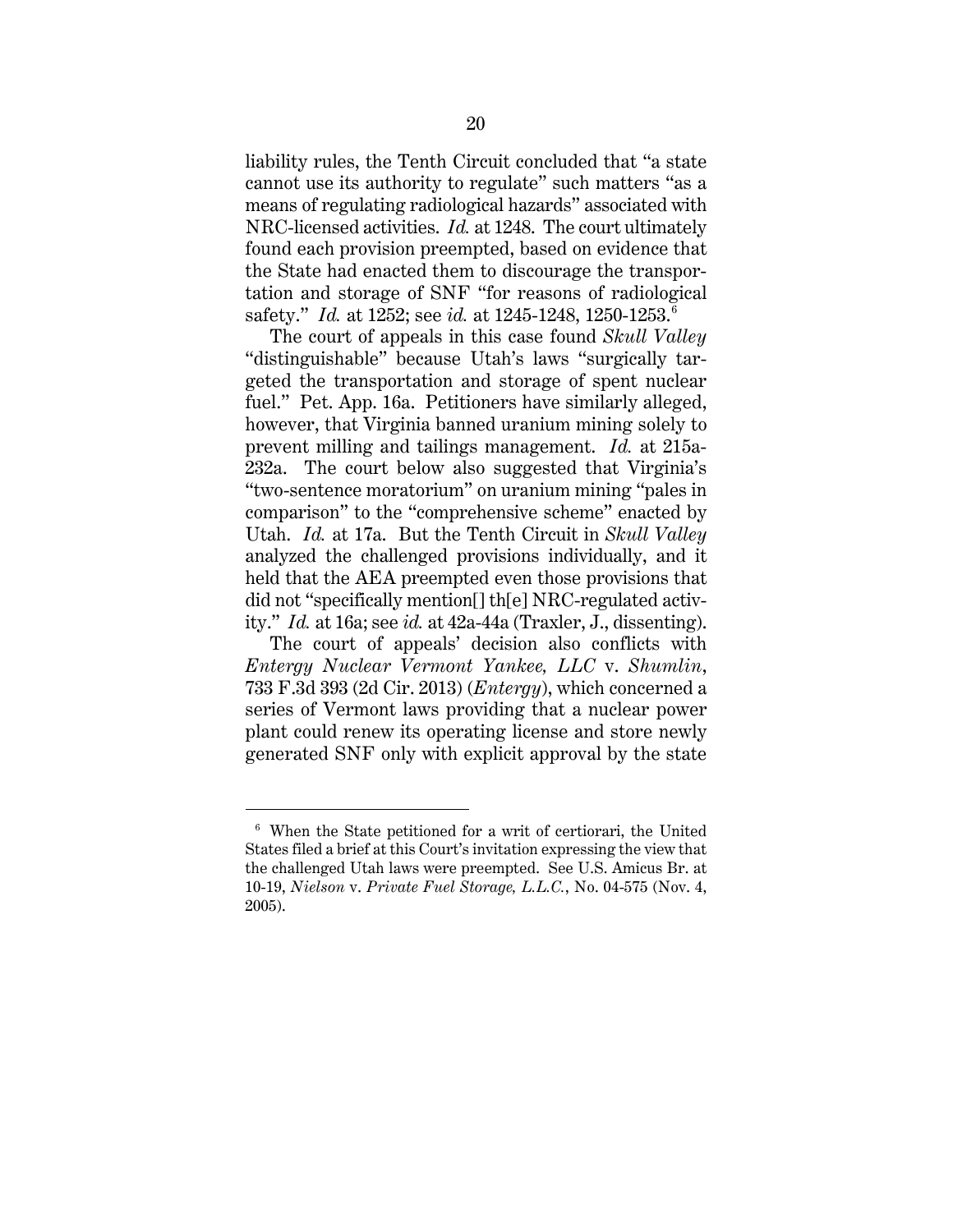legislature. *Id*. at 401, 403. In an effort to avoid preemption, the legislature included findings that these laws were based on "economic" and other nonsafety concerns. *Id.* at 415-416, 424. But the Second Circuit concluded that the preemption inquiry "[did] not end at the text of the statute," *id.* at 416, and that it was necessary to "determine the actual intent motivating [the laws'] passage," *id.* at 424. The court canvassed the legislative record and ultimately determined that the laws were improperly "grounded in safety concerns" and therefore preempted. *Id.* at 428 (citation omitted); see *id.* at 415- 428. This "more searching review" into the laws' "true purpose," which the court understood to be required by *Pacific Gas*, see *id.* at 416, cannot be squared with the Fourth Circuit's refusal to consider anything apart from the statutory text. Cf. Pet. App. 14a.

The court of appeals stated that the Second Circuit in *Entergy* "sought to determine the Vermont legislature's intent only after holding that the challenged law regulated an 'activity'—the operation of nuclear power plants—within the meaning of Section 2021(k) of the [AEA]." Pet. App. 17a. That is incorrect. The Second Circuit found the laws preempted because they were motivated by radiological-safety concerns, not because the laws facially regulated an NRC-regulated activity. See *Entergy*, 733 F.3d at 435 (Carney, J., concurring) (making same observation).Indeed, a state law that directly regulated nuclear-power operations would be preempted "even if enacted out of nonsafety concerns." *Pacific Gas*, 461 U.S. at 212; see *English*, 496 U.S. at 85 n.7; Pet. App. 45a-46a (Traxler, J., dissenting).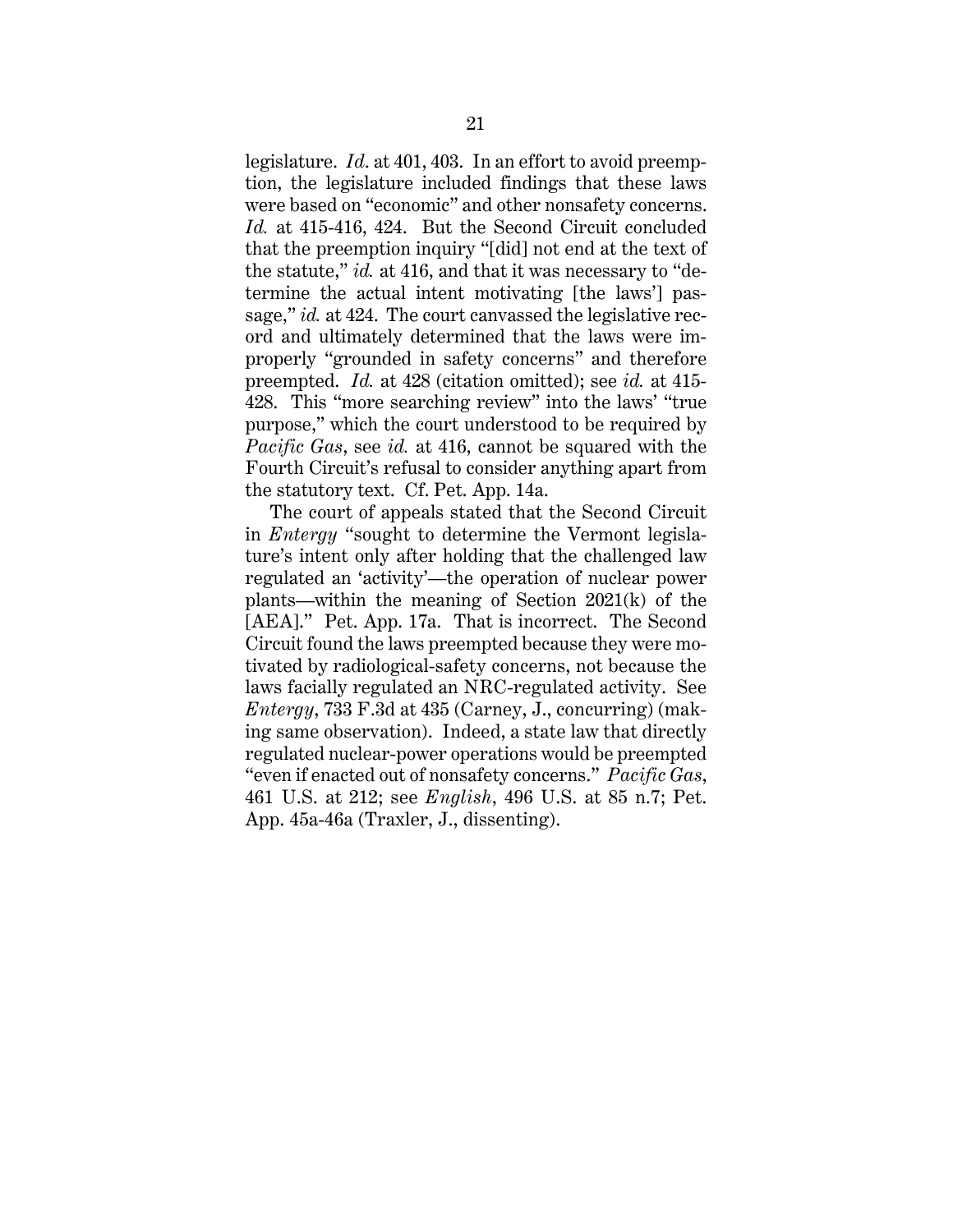### **C. The Question Presented Is Important And Squarely Presented Here**

"'[T]he Federal Government has occupied the entire field of nuclear safety concerns, except the limited powers expressly ceded to the States.'" *English*, 496 U.S. at 82 (quoting *Pacific Gas*, 461 U.S. at 212). This case presents the question whether a State may address purported radiological-safety concerns indirectly, through regulations designed to render practically infeasible activities that the State believes to be unsafe but that are subject to exclusive NRC oversight.

That question is important: The preemptive field of "nuclear safety concerns" covers not only the early stages of fuel development (such as milling and tailingsmanagement), but also each subsequent stage of the nuclear fuel cycle. Under the Fourth Circuit's analysis, States could effectively prevent federally regulated activities that the States believe to be unsafe, by erecting "bottlenecks" at antecedent stages that are not themselves subject to federal regulation. States could, for example, pass laws that impede physical access to nuclear facilities, diminish the availability of source materials or equipment necessary for nuclear development, or erect financial barriers to the development of nuclear energy. States will likely continue to face pressures to restrict or prohibit private nuclear-energy development. See, *e.g.*, *Entergy*, 733 F.3d at 413 & n.20 (noting that the development of interstate energy markets has resulted in "less public support for continued operation of in-state nuclear power plants and greater opposition to such local plants on safety as well as non-safety grounds"). Review here would assist state legislators, as well as lower courts and federal regulators, by clarifying the AEA's preemptive scope.